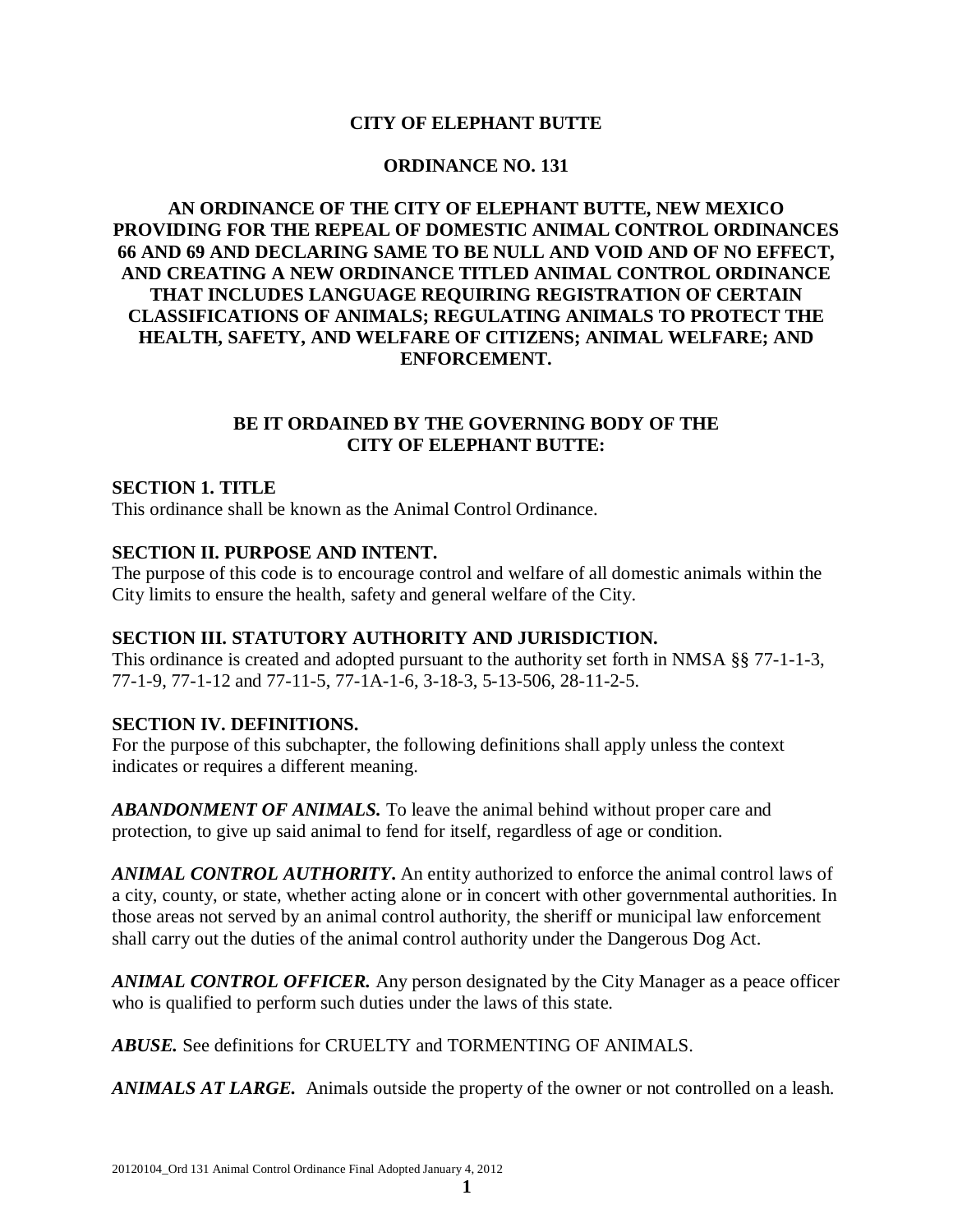**BREEDING.** Permitting, either intentionally or unintentionally, a female animal to produce offspring.

*BURIED ELECTRICAL FENCE OR INVISIBLE FENCE*. A training device only, and not to be constructed as an adequate containment fence, which uses a buried wire along the perimeter of a premises that transmits a signal to a receiver attached to the collar of the dog which gives the dog an electronic shock or other warning when the dog approaches the buried perimeter.

*CANINE HYBRID*. Any canine that has or had a pure wolf or pure coyote as a parent or grandparent or is the offspring, cross, mix, or hybrid of a wolf or coyote within the preceding two generations, or any animal due to its pure wolf or pure coyote ancestry cannot be vaccinated effectively against rabies.

*CAT.* Any member of the family Felis domestica.

*CRUELTY.* The crime of inflicting physical pain, suffering, or death on an animal, usually a tame one, beyond necessity for normal discipline. Cruelty can include neglect to the extent that an animal suffers, dies, or is put in imminent danger of death.

*DANGEROUS ANIMAL.* An animal that has a documented history in the form of an Animal Control Authority report, police report, finding by any court of law, or a medical report of having caused a serious injury to a person, domestic animal, or livestock when the animal was not provoked or threatened or defending its territory. A snake or lizard which, because of its poisonous bite, is a significant hazard to the public.

**DANGEROUS DOG.** A dog that has caused the death of or serious injury to a person or a domestic animal.

*DOG.* Both male and female, and includes each and every mammal of the dog family in the City.

*EXOTIC ANIMAL***.** Any animal that is not native to New Mexico and not typically identified as a domestic pet.

*FULL TIME RESIDENT:* A person residing inside the City limits over 90 (ninety) days within a 12 (twelve) month period. The 90 (ninety) days may or may not be consecutive.

*GERMAN SHEPHERD.* The term "German Shepherd" as used in this ordinance shall refer to any dog which exhibits those distinguishing characteristics which:

(1) Substantially conforms to the standards established by the American Kennel Club for German Shepherds;

(2) Technical deficiencies in the dogs' conformance to the standards described by the American Kennel Club shall not be construed to indicate that the subject dog is not a German Shepherd under this article;

(5) Dogs that are one-half or more German Shepherd;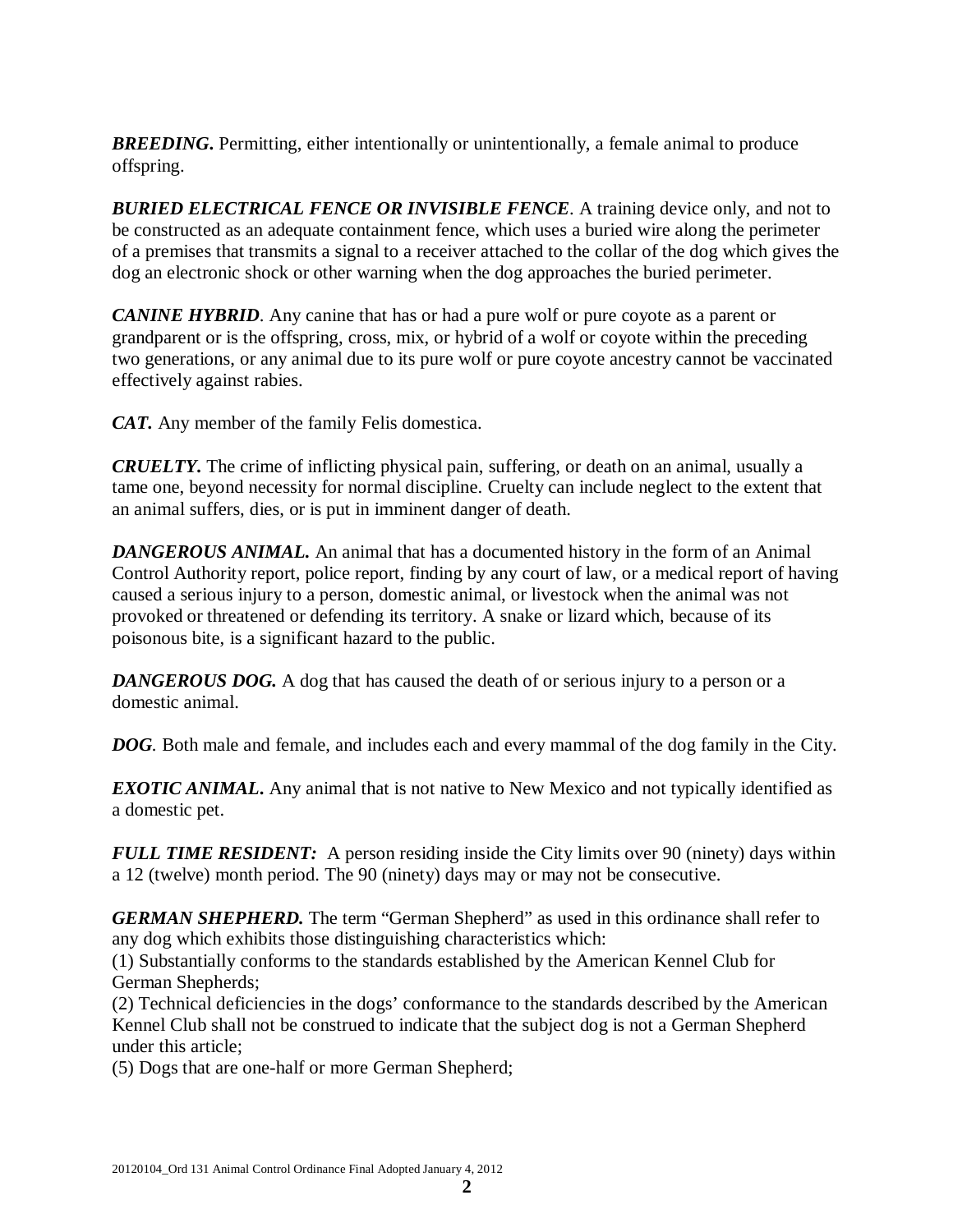(6) Testimony by a veterinarian, zoologist, animal behaviorist, or animal control officer that a particular dog exhibits distinguishing physical characteristics of a German Shepherd shall establish a rebuttable presumption that the dog is a German Shepherd.

*GUARD DOG.* A dog that has undergone specialized guard dog training and is used to protect a commercial property, but excludes a dog used exclusively to guard livestock.

*HARBOR*. To feed, shelter, or maintain an animal for 3 (three) consecutive days or more.

**HOARDING.** The possession of a number of animals in a quantity such that the owner fails or is unable to provide minimum care including nutrition, fresh potable water, shelter, space, sanitation, and necessary veterinary care for all of the animals and, due to the failure or inability to provide minimum care, the animals' living conditions negatively impact their health and wellbeing resulting in animal death, bodily injury, or other serious adverse health consequences. The possessor of the animals displays an inability to recognize or understand the nature of, or has a reckless disregard for, the harmful nature of the animals' living conditions and the deleterious impact of those living conditions on the health and well-being of the animal.

*KENNEL (COMMERCIAL).* Any premises on which 5 (five) or more dogs or 5 (five) or more cats or any combination of 8 (eight) or more dogs and cats 4 (four) months of age or older are kept and/or where the business of buying, selling, breeding, training, or boarding of dogs and/or cats is conducted. This definition does not apply to veterinary hospitals, humane societies, animal shelters, or pounds approved by a governmental agency.

*LIVESTOCK.* Horses, cattle, burros, mules, llamas, pigs, sheep, goats, rabbits, fowl, or any other domestic animals typically used in the production of food, fiber, or other products or activities defined by the City as agricultural.

*MICROCHIP.* A passive transponder which can be implanted in an animal by injection.

*MULTIPLE ANIMAL SITE. A* site including private residences, commercial properties, and any other site with 5 (five) or more of one species, or any combination of 8 (eight) or more domesticated dogs, cats, ferrets, rabbits, guinea pigs, or other domesticated mammal, including livestock, allowed in the City limits over the age of 4 (four) months.

*MUZZLE*. A leather, wire, or device that, when fitted over an animal's snout, prevents biting and eating.

*NEGLECT*. Withholding or not giving an animal proper nutrition, water, shelter, sanitation, or veterinary care.

*OWNER*. Any person or persons, firm, association, or corporation having the right of property or custody of an animal or who keeps, maintains and/or feeds, or harbors an animal or knowingly permits an animal to remain on or about any premises occupied by said person or persons, firm, association, or corporation for a period of three (3) days or more. The term shall also include any member of the immediate family and any employee.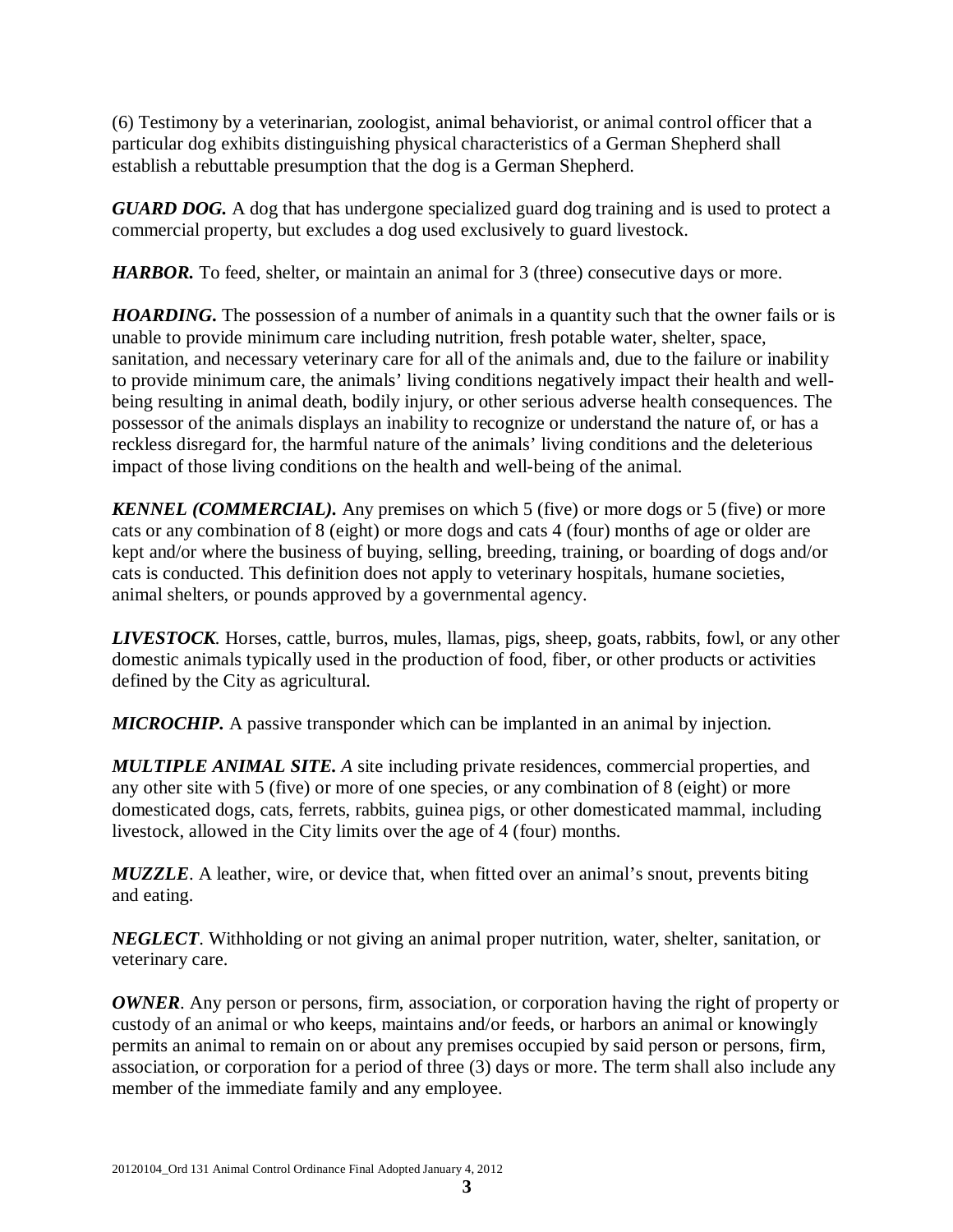*PIT BULL*. The term "pit bull dog" as used in this ordinance shall refer to any dog which exhibits those distinguishing characteristics which:

(1) Substantially conforms to the standards established by the American Kennel Club for American Staffordshire Terriers or Staffordshire Bull Terriers;

(2) Substantially conforms to the standards established by the United Kennel Club for American Pit Bull Terriers;

(3) Miniature bull terriers;

(4) Technical deficiencies in the dogs' conformance to the standards described by these organizations shall not be construed to indicate that the subject dog is not a "pit bull dog" under this article;

(5) Dogs that are one-half or more of any Staffordshire Bull Terrier, American Pit Bull Terrier, American Staffordshire Terrier, or miniature bull terrier breed of dog;

(6) Testimony by a veterinarian, zoologist, animal behaviorist, or animal control officer that a particular dog exhibits distinguishing physical characteristics of a pit bull shall establish a rebuttable presumption that the dog is a pit bull.

*POTENTIALLY DANGEROUS DOG***.** A dog that may reasonably be assumed to pose a threat to public safety as demonstrated by the following behaviors:

(1) Causing an injury to a person or domestic animal that is less severe than a serious injury;

(2) Chasing or menacing a person or domestic animal in an aggressive manner and without provocation; or

(3) Acting in a highly aggressive manner within a fenced yard or enclosure and appearing able to jump out of the yard or enclosure.

Potentially Dangerous Dogs include Canine Hybrids and the following breeds and mixed breeds defined as one-half or more of the following: Pit bull dogs, Rottweilers, and German Shepherds. Under NMSA 1978 § 77-1A-3 A dog shall not be declared a dangerous or potentially dangerous dog if:

(1) The dog was used by a law enforcement official for legitimate law enforcement purposes;

(2) The threat, injury, or damage was sustained by a person or domestic animal who was:

(a) Trespassing upon the premises occupied by the owner or the dog;

(b) Provoking, tormenting, abusing, or assaulting the dog or had repeatedly in the past, provoked, tormented, abused, or assaulted the dog;

(c) Committing or attempting to commit a crime;

- (3) The dog was:
	- (a) Responding to pain or injury;
	- (b) Protecting itself or its offspring; or
	- (c) Protecting or defending a human being or domestic animal from attack or assault.

*PROPER ENCLOSURE*. Secure confinement indoors or outdoors, such as in a fenced yard, locked pen, or other structure that is designed to prevent the animal from escaping the confined area and keeping young children from entering the confined area. Proper enclosure does not include chaining, restraining, or otherwise affixing the animal to a stationary object. An electrical or invisible fence that contains a dog by way of a wireless collar shall not be considered a proper enclosure.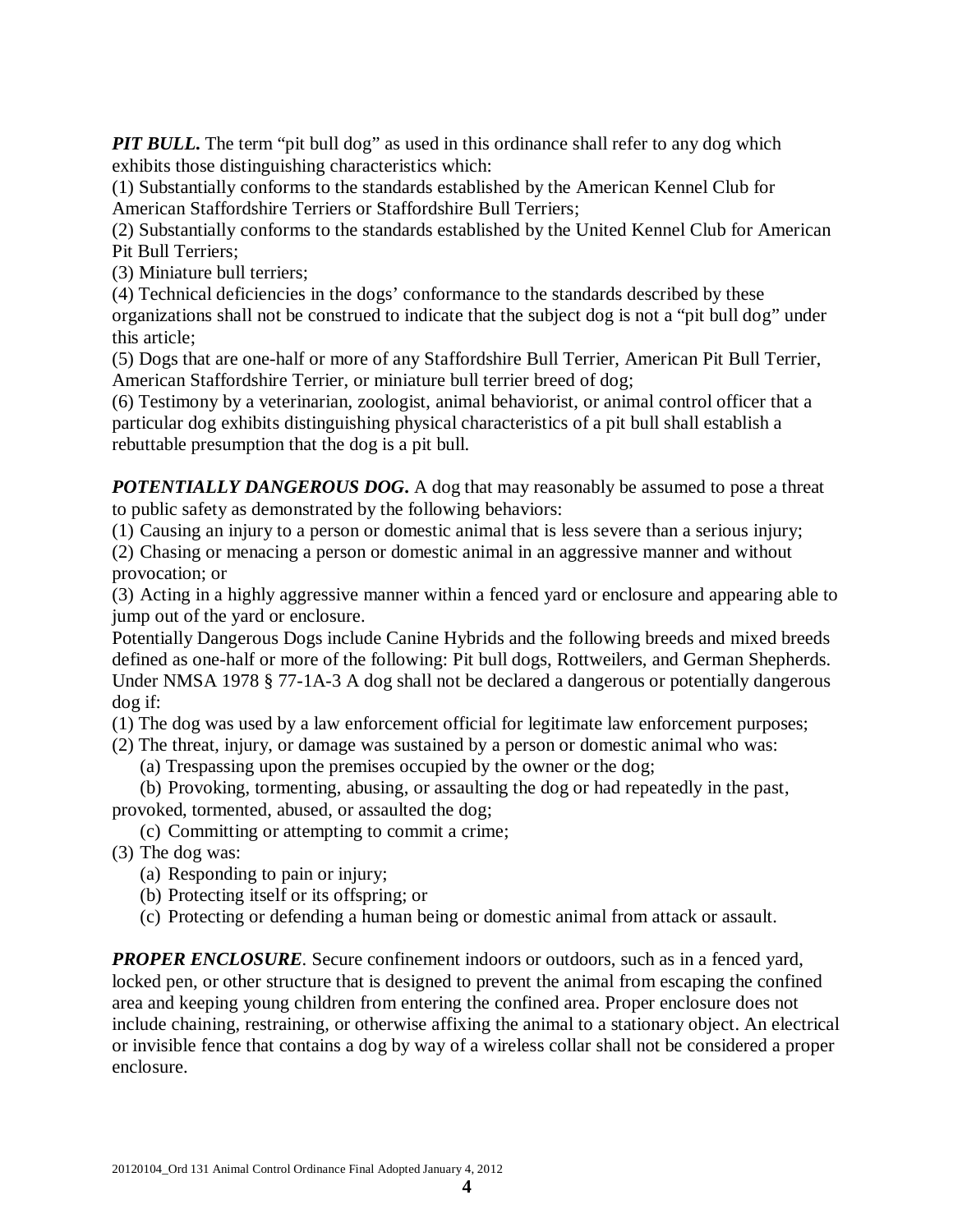**PUBLIC NUISANCE**. Public Nuisance occurs where an animal owner fails to prevent its animal from urinating, defecating, disturbing the peace, emitting noxious odors, or otherwise endangering or offending the well-being of the inhabitants of the City while:

(1) Trespassing on school grounds, public property, or private property;

(2) Being found running at large;

(3) Damaging private or public property; or

(4) Barking, whining, or howling in an excessive or continuous fashion.

*QUALIFIED ASSISTANCE ANIMAL***.** As used in the Assistance Animal Act Section 28-11-3 NMSA 1978, a qualified assistance animal is:

(1) A dog trained or being trained by a recognized school for training dogs to assist persons with disabilities;

(2) An animal recognized as a service animal pursuant to the Americans with Disabilities Act of 1990; or

(3) Any other animal approved by the governor's committee on concerns of the handicapped as acceptable in public places trained to provide some special assistance to a person with a disability.

**ROTTWEILER.** The term "Rottweiler" as used in this ordinance shall refer to any dog which exhibits those distinguishing characteristics which:

(1) Substantially conforms to the standards established by the American Kennel Club for Rottweilers; or

(2) Substantially conforms to the standards established by the Allgemeiner Deutscher Rottweiler Klub;

(3) Technical deficiencies in the dogs' conformance to the standards described by these organizations shall not be construed to indicate that the subject dog is not a "Rottweiler" under this article;

(4) Dogs that are one-half or more of any Rottweiler breed of dog;

(5) Testimony by a veterinarian, zoologist, animal behaviorist, or animal control officer that a particular dog exhibits distinguishing physical characteristics of a Rottweiler shall establish a rebuttable presumption that the dog is a Rottweiler.

*SERVICE DOG***.** As published in the Federal Register and effective as of March 15, 2011, "Service animal means any dog that is individually trained to do work or perform tasks for the benefit of an individual with a disability, including a physical, sensory, psychiatric, intellectual, or other mental disability. Other species of animals, whether wild or domestic, trained or untrained, are not service animals for the purposes of this definition. The work or tasks performed by a service animal must be directly related to the handler's disability. Examples of work or tasks include, but are not limited to, assisting individuals who are blind or have low vision with navigation and other tasks, alerting individuals who are deaf or hard of hearing to the presence of people or sounds, providing non-violent protection or rescue work, pulling a wheelchair, assisting an individual during a seizure, alerting individuals to the presence of allergens, retrieving items such as medicine or the telephone, providing physical support and assistance with balance and stability to individuals with mobility disabilities, and helping persons with psychiatric and neurological disabilities by preventing or interrupting impulsive or destructive behaviors. The crime deterrent effects of an animal's presence and the provision of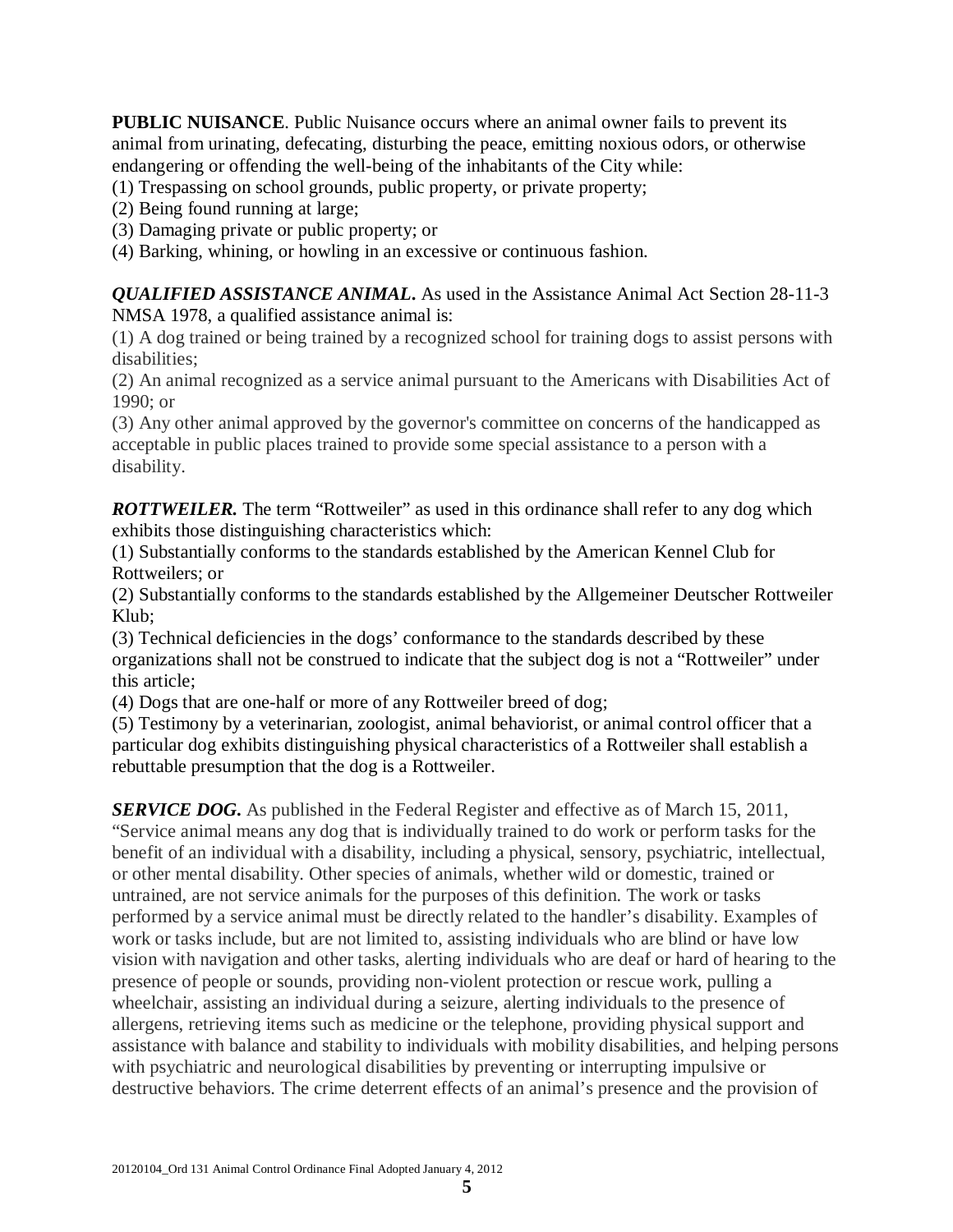emotional support, well-being, comfort, or companionship do not constitute work or tasks for the purposes of this definition." Any dog used primarily as a service animal or in training as a service animal when the owner or keeper establishes the service animal's function as an assistance animal under the Americans with Disabilities Act, 42 USC 12101 et seq.

*SERIOUS INJURY*. A physical injury that results in broken bones, multiple bites, or disfiguring lacerations requiring sutures or reconstructive surgery.

*STRAY ANIMAL***.** A dog, cat, other domesticated animal, or livestock found running at large.

**TO RUN OR RUNNING AT LARGE.** Allowing any animal to roam free from physical restraint so that it may wander beyond the boundaries of the owner's premises. A dog or cat intruding upon the property of another person other than the owner shall be termed "at large." (1) Off premises.

(a) Any dog which is not restrained by means of a leash or chain of sufficient strength and not more than eight (8) feet in length (unless the leash length is otherwise specified in this ordinance) to control the actions of such animal while off premises.

(b) Any cat that is off the owner's property.

(c) Any animal within an automobile or other vehicle of its owner or owner's agent shall not be deemed "at large."

(2) On premises. Any dog not confined to the premises of the owner by a confinement fence of sufficient strength and height, excluding a buried electrical fence, to prevent the animal from escaping therefrom.

*TORMENTING OF ANIMALS*. The act of bothering, annoying, distracting, or agitating an animal.

*VICIOUS ANIMAL* Any animal that bites or in other manner attacks or attempts to attack any person or animal within the City, except that an animal that bites, attacks, or attempts to attack any person who is unlawfully upon the animal's owner's or keeper's premises, or which is provoked to attack, shall not be deemed a vicious animal.

*VIOLATION.* This is defined to occurr when a written complaint is received by the City and the complaint is found to have merit.

(Ord. 66, passed 10-1-2003; Am. Ord. 69, passed 4-21-2004)

*WILD LIFE*. Any animal that occurs naturally in a wild state.

# **SECTION V. ADMINISTRATION AND ENFORCEMENT.**

# *(A) Animal Control Officer Authority and Duties.*

(1) *Enforcement Officials*. The City's Code Enforcement Officer, anyone appointed by the City, and the Sierra County Sheriff's Department or anyone appointed by the Sheriff's Department, City of Truth or Consequences Animal Control Officers, State Police, and any other law enforcement agency, shall have the authority to investigate upon probable cause any alleged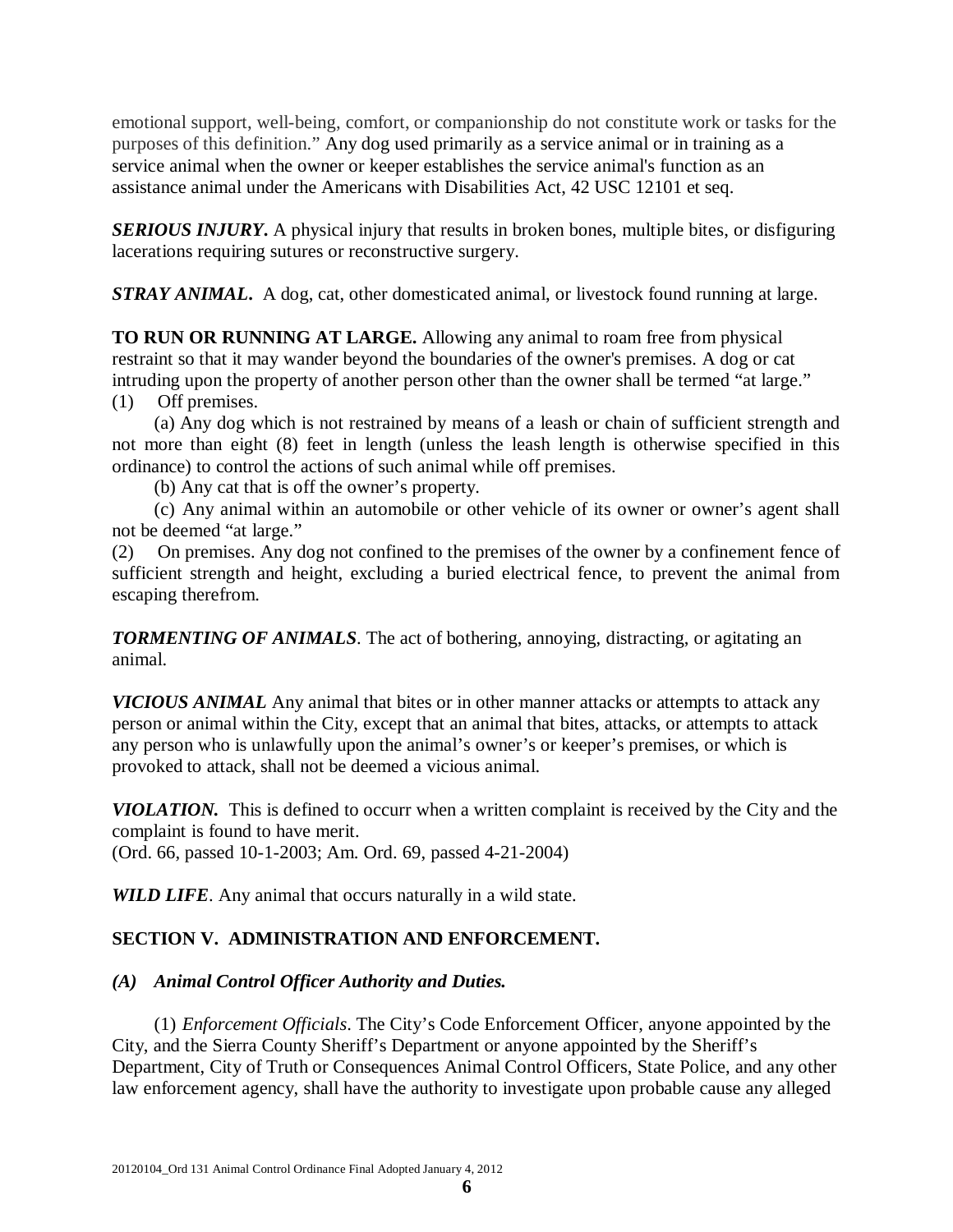violation of this chapter or any law of the State of New Mexico regarding the care, treatment, control, and prevention of cruelty to animals. The designated officers are authorized to issue warnings and citations for violation of this ordinance. The City may contract with outside entities for animal control and impounding.

(2) *Interference Prohibited*. It is illegal for any person to interfere with, hinder, molest, resist, prevent, or oppose a Code Enforcement Officer, Animal Control Officer, or Law Enforcement Officer in the performance of his or her duties in enforcing any provision of this Ordinance, or to secret any animal from them that requires attention.

(3) *Right to Inspect Premises*. The City Code Enforcement Officer, Animal Control Officer, and Law Enforcement Officer in performance of his/her duties, is authorized to inspect premises. If the owner or occupant of the premises objects to inspection, the Code Enforcement Officer, Animal Control Officer, and Law Enforcement Officer shall obtain a warrant from a court of competent jurisdiction prior to inspection. No warrant shall be necessary if probable cause exists that an emergency requiring inspection or investigation is believed to occur.

(4) *Right of Entry to Pursue Animals at Large*. The Code Enforcement Officer, Animal Control Officer, and Law Enforcement Officer, in performance of his/her duties, may without permission enter upon private property except into a private residential structure, for the purpose of apprehending animals running at large and stray animals.

(5) *Restraint of Animals at Large.* The Code Enforcement Officer, Animal Control Officer, and Law Enforcement Officer has the authority to capture and restrain stray animals using necessary force and equipment including but not limited to hands, snares, live animal traps, and cages. The officer has the authority to return a stray non-vicious animal to its rightful owner or keeper or to impound the animal.

(6) *Right to Kill Animals that are Attacking*. The Code Enforcement Officer, Animal Control Officer, and Law Enforcement Officer have the authority to take whatever steps immediately necessary including shooting and killing the animal with a firearm to prevent injury to themselves, others, domestic animals, or livestock.

(7) *Notification of Offense.* Citizens who have personal knowledge of a violation to this ordinance may make complaints to the City or Sierra County Sheriff's Office Dispatch. The City's Code Enforcement Officer may investigate the complaint and may refer the matter to the Sheriff's Department for Animal Control. False complaints are illegal.

(8) *Authority to Prepare Criminal Complaint*. Whenever the Code Enforcement Officer has probable cause to believe that a person has violated this chapter, the City may prepare a criminal complaint to be filed with the appropriate court or prepare a citation for the alleged violator to appear in court. The citation shall contain the following information of the person violating this chapter if known: name, address, telephone number, driver's license number, the code section allegedly violated, the date and place of the alleged violation, and the location, date, and time of the scheduled court appearance. The City shall present the citation to the person alleged to have violated the code section to obtain the alleged violator's signature as a written promise to appear in court.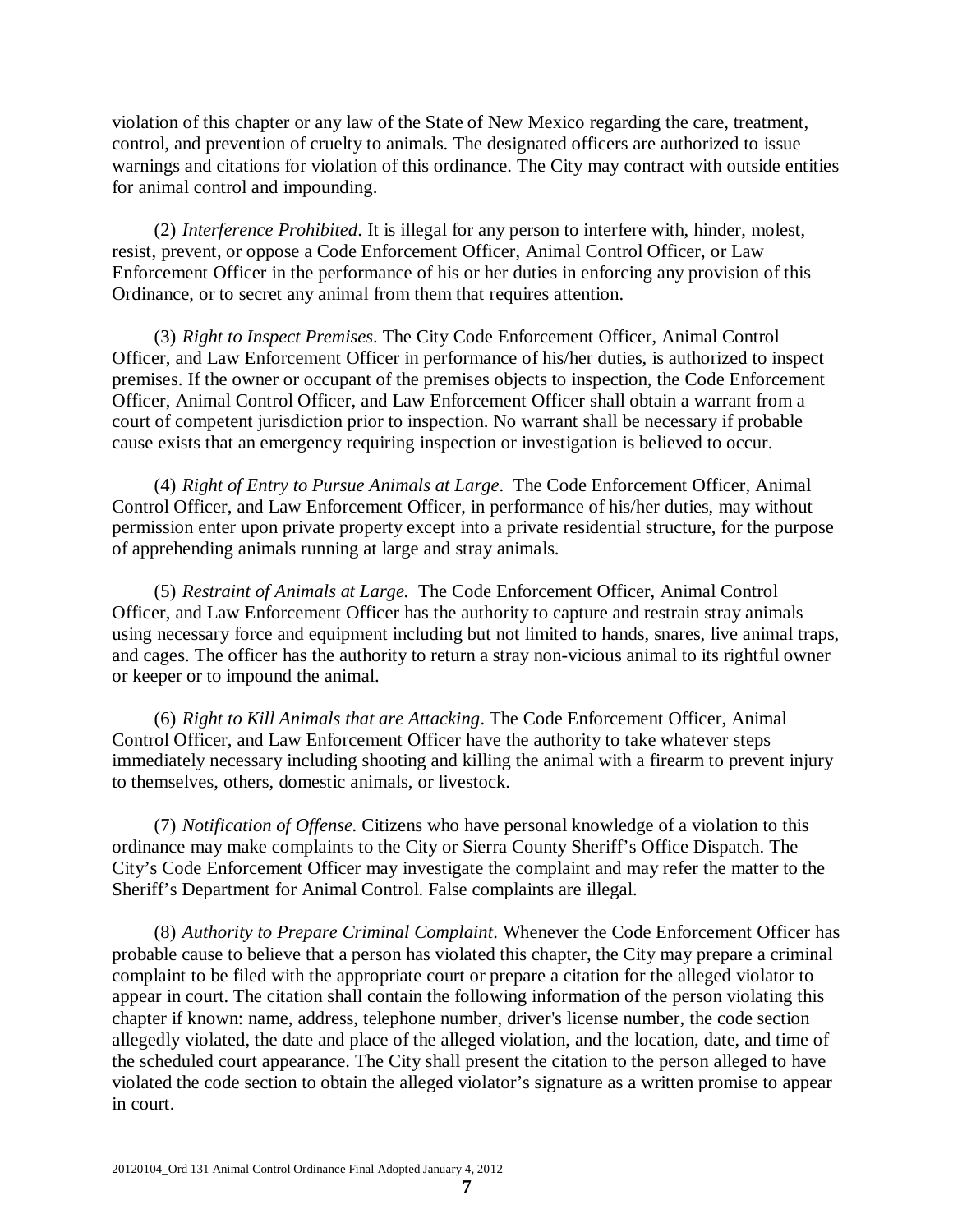(9) *Criminal Complaint*. In the event the alleged violator refuses to provide a written promise to appear in court, the City shall prepare a criminal complaint with Municipal Court or court of competent jurisdiction.

*(10)*Neither the City, nor the Sierra County Sheriff's Department, nor the Animal Control Officer shall have the authority to dismiss a citation*.*

*(B) Enforcement.* The civil and criminal provisions of this chapter shall be enforced by those persons or agencies designated by the City Manager.

*(C) Appeal Process.* Citizens have the right to appeal decisions made by the Code Enforcement Officer and the Animal Control Officer to the City Council. In certain situations as stipulated in this ordinance, animals may have to remain quarantined or in the Animal Control Authority's custody pending the outcome of the appeal process.

## **SECTION VI. GENERAL REGULATIONS**

#### *(A) Registration of Animals, Permits, and Annual Permit Renewals.*

(1) *Registration*. The City does not require registration of most companion animals or livestock.

(2) *Required Permits*. Full time residents (people residing within the City limits over 90 (ninety) days within a 12 (twelve) month period shall register the following animals and activities with the City and shall be in violation of this ordinance if found to be harboring these animals or conducting activities specified below without obtaining a City permit.

(a) Owners of pit bull dogs, Rottweilers, German Shepherds, and dogs with one-half or more of these three breeds shall register their animals with the City annually and obtain a City permit in order to harbor such animals within the City limits.

(b) Owners of multiple animals shall be required to obtain an annual City issued Multiple Animal Site Permit.

(c) Owners of dogs trained as guard dogs used on commercial properties shall register their guard dogs annually with the City and obtain a City issued Guard Dog Permit.

(d) Owners and keepers of Canine Hybrids shall register their animals with the City annually and obtain an annual City issued Canine Hybrid Permit.

(e) Owners and keepers of wild and/or exotic animals, including wolves and coyotes, shall register their animals with the City annually and obtain a City issued Wild or Exotic Animal Permit.

(f) Owners of dogs determined to be "dangerous or potentially dangerous dogs" are required to apply for an annual permit in order to keep the dog within City limits.

(g) Owners of dogs determined to be a nuisance because the dog has been at large or without a leash resulting in citations issued by either the Code Enforcement Officer or Animal Control Authority a minimum of 3 (three) times; complaints about uncontrolled barking, whining, or howling; unsanitary conditions; nuisance odors from animal waste; or a dog that has damaged private or public property.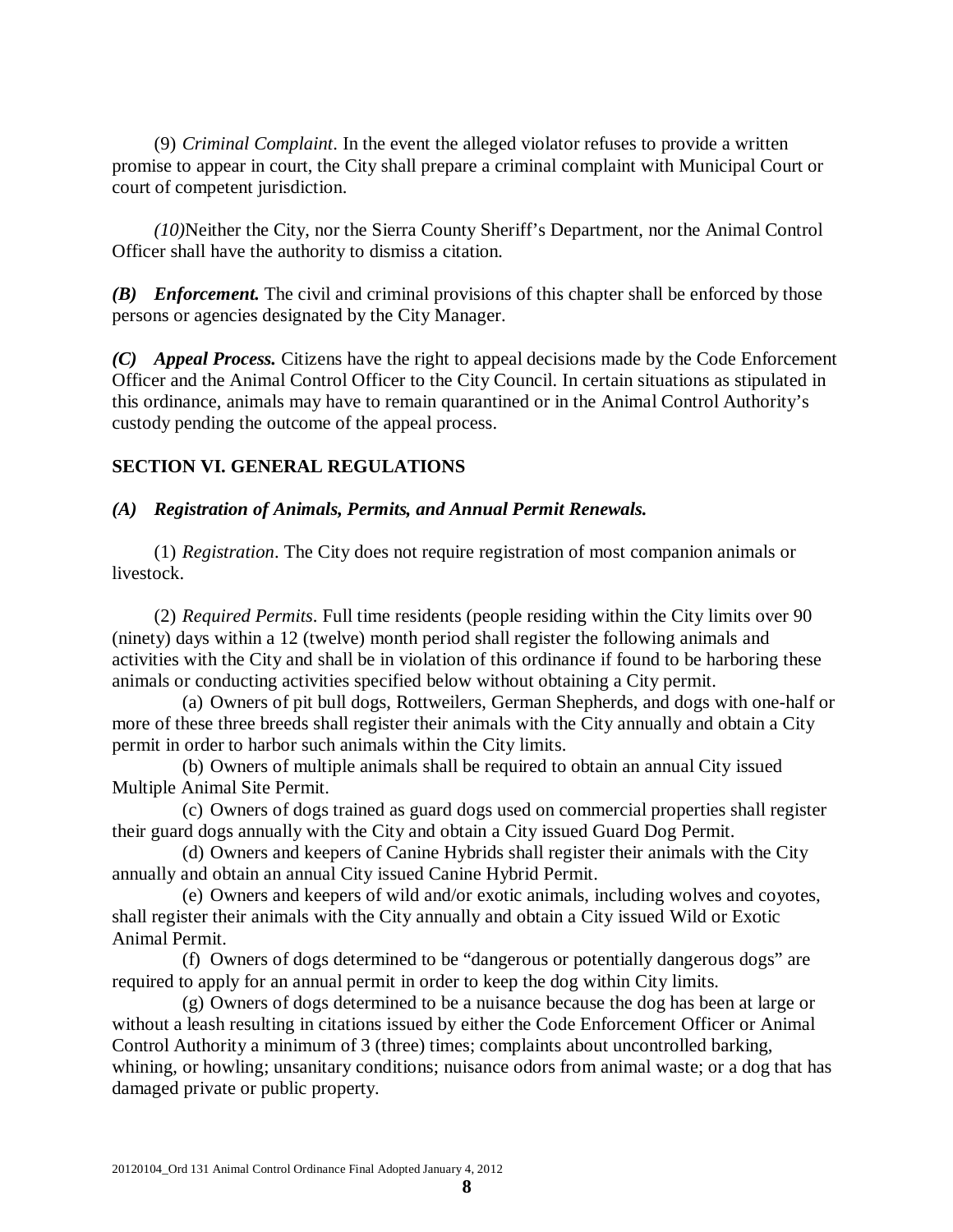(h) Animal Service Providers shall apply for an annual Animal Service Provider Permit.

(i) Organizations holding dog shows, training events, or other approved events for dogs or other animals shall apply for a City Permit for each event.

(3) *Annual Permit Renewal*. It is the responsibility of permittees to renew animal permits and pay registration fees annually between July 1 and July 31 of each year.

(4) *Violation.* Animal Permits may be denied, suspended, or revoked by the Code Enforcement Officer upon determination that the operator is in violation of this ordinance.

(5) *Violation Appeal*. Permittees may appeal denial, revocation, or suspension of an animal permit by the Code Enforcement Officer to the City Council.

## *(B) Animal Vaccination and Tags for Companion Animals.*

(1) *Vaccine Requirements, Standards, and Certificates*. Rabies vaccines shall be kept up to date for all dogs, cats, ferrets, and prescribed vaccines shall be kept up to date for all other companion mammals. The following standards shall be followed.

(a) The owner, possessor or keeper of every dog, every cat, every ferret, and every companion mammal over the age of three months within the City shall have such animal vaccinated against rabies as prescribed by the New Mexico Health Department. This regulation pertains to permanent residents, property owners, and visitors. (Reference: NMSA 1978 §77-1- 3.)

(b) Every dog, cat, ferret, and companion mammal shall be re-vaccinated against rabies within 12 (twelve) months if a one-year vaccine is administered or within 36 (thirty-six) months if a three-year vaccine is administered. Rabies vaccine shall be licensed by the United States Department of Agriculture and administered according to label recommendations. The "Compendium of Animal Rabies Control (CARC)," published by the National Association of Public Health Veterinarians, Inc., shall be the reference for the route of inoculation and the type of vaccine.

(c) Vaccines shall be administered by or under the supervision of a licensed veterinarian certified to practice in the State of New Mexico or any other state.

(d) The veterinarian shall issue a separate serial numbered certificate for each animal vaccinated. Each certificate shall include the following information: name of veterinarian, type of vaccine, initials of the producer of the vaccine, name and address of owner, description of dog, cat, or animal vaccinated (i.e. gender, neuter status, color, breed, age), date of antirabies vaccination, and the expiration date for the period of immunity.

(e) Dogs, cats, ferrets and all other companion mammals shall wear their current rabies tag issued by the veterinarian bearing the license number and year issued on their collar or harness at all times.

(f) It is illegal for a person to use any vaccination certificate or tag on a different dog, cat, or animal, or to use counterfeit tags or certificates.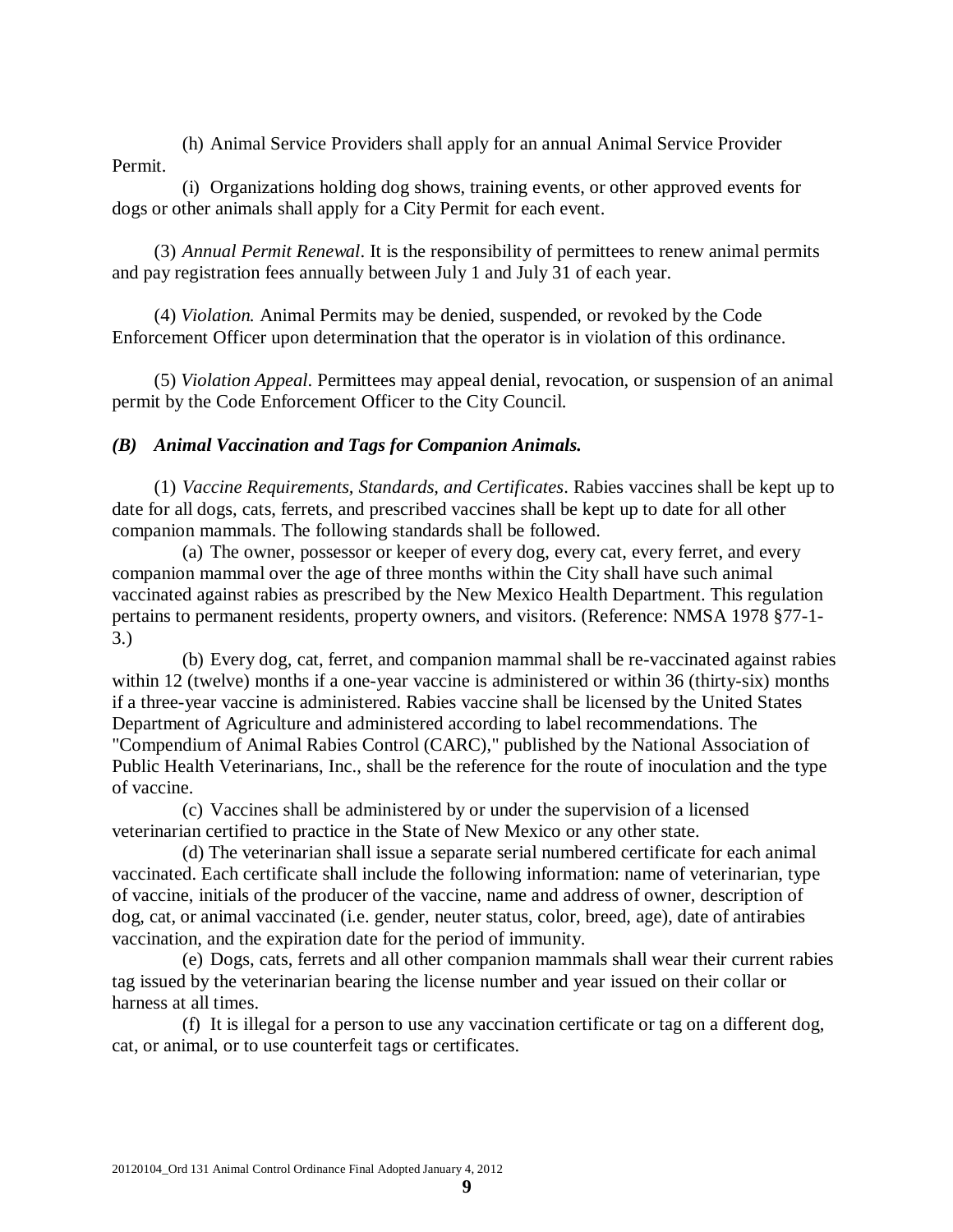(g) A current rabies vaccine certificate shall be provided upon request by a City employee, Code Enforcement Officer, Animal Control Officer, or Law Enforcement Officer for animals of permanent residents, property owners, and visitors.

(2) *Vietnamese Pigs or Potbellied Pigs*. Swine commonly referred to as Vietnamese pigs, or Asian potbellied pigs, or potbellied pigs are viewed as pets. A person may maintain within the City limits such animals subject to the following restrictions.

(a) There cannot be more than one (1) animal of this classification on the property at one time over the age of 4 (four) months except in the Residential-Agricultural Zone which allows up to 8 (eight) pigs under 4-H or FFA supervision (Reference: Residential-Agricultural Zone in the Zoning Ordinance);

(b) Except in the Residential-Agricultural Zone, the weight of the pig cannot exceed one hundred (100) pounds;

(c) The owner is required to provide upon request by a City employee, Animal Control Officer, or Law Enforcement an annual certificate of health (indicating the absence of pseudorabies, brucellosis, and leptospirosis), and proof of current inoculation against leptospirosis.

## *(C) Multiple Animal Site Permit.*

(1) *Permit Required.* No person shall operate a multiple animal site without a valid Multiple Animal Site Permit. A Multiple Animal Site is defined as a site including private residences, commercial properties, and any other site with 5 (five) or more of one species, or any combination of 8 (eight) or more domesticated dogs, cats, ferrets, rabbits, guinea pigs, or other domesticated mammal, including livestock, allowed in the City limits over the age of 4 (four) months.

(2) *Permit Inspection.* A person may obtain a permit after satisfactorily passing a city permit inspection, payment of the appropriate permit fee, and proof of business registration, if applicable. The operator shall post the permit in a conspicuous place on the premises. Permits are not transferable.

(3) *Routine Inspections.* Permittees shall submit to routine inspections by the Code Enforcement Officer, Animal Control Officer, or Law Enforcement Officer and shall post the permit and permit inspections on the premises.

(4) *Annual Registration Renewal*. Between July 1 and July 31 of each year, the Multiple Animal Site Permittee shall renew the Multiple Animal Site Permit and pay an annual registration fee.

(5) *Site Standards.* Operators of the site shall provide the following for animals at all times:

- (a) The facility shall be maintained in good repair and kept clean.
- (b) Maintain animals in suitable enclosures.

(c) Animals maintained in pens, cages or runs or confined areas shall be provided with adequate space to prevent overcrowding and to maintain adequate exercise according to species.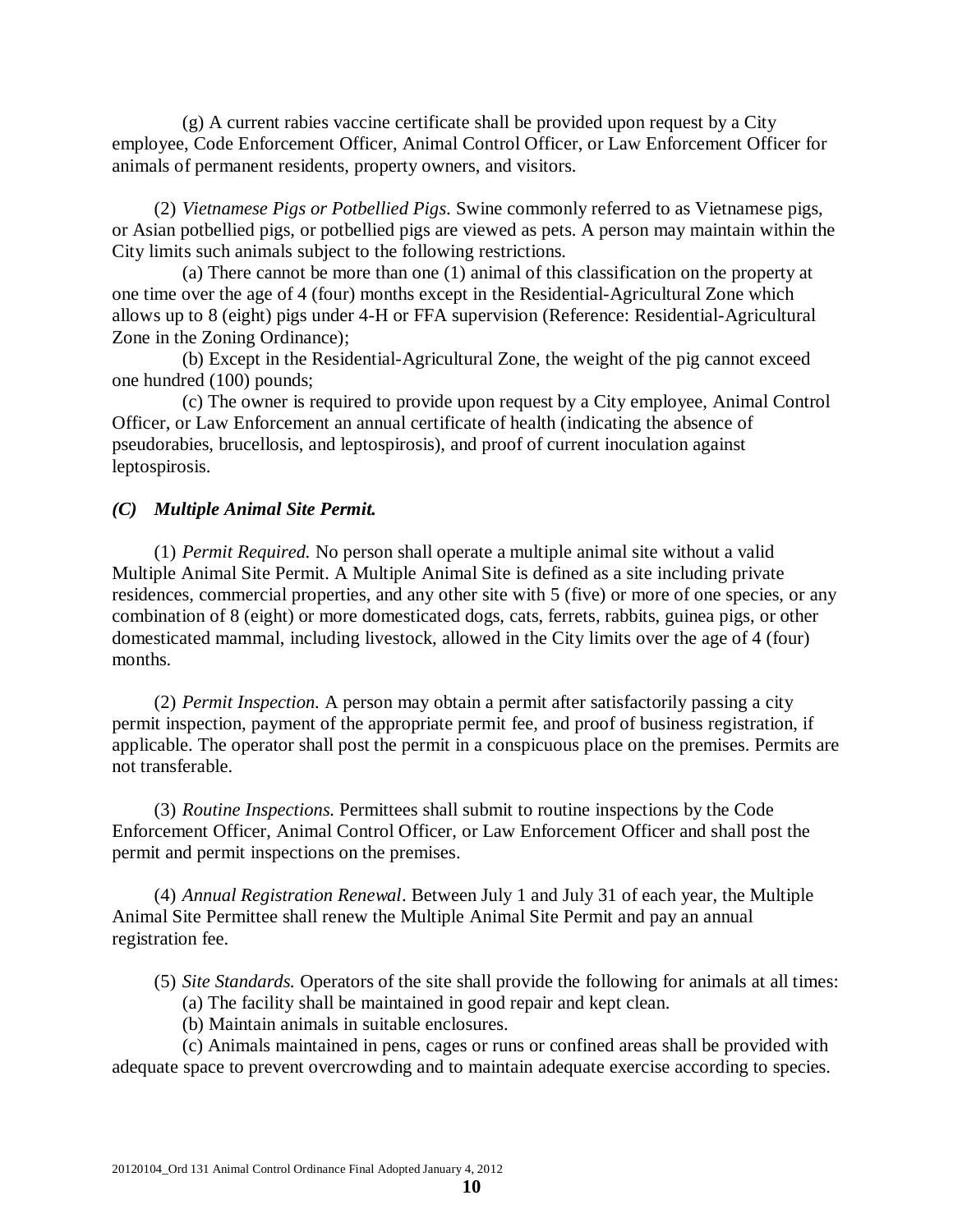Such cages holding cats and ferrets shall contain a litter box. Cages shall not be stacked in such a manner as to allow excrement or waste to enter other cages.

(d) Provide adequate weatherproof housing with proper ventilation and temperature, and sufficient lighting and shade.

(e) Restrain animals by adequate fencing maintained at all times to contain the animals.

(f) Make provisions for the removal and proper disposal of animal and food waste, soiled bedding, dead animals and debris. Animals shall be removed from cages and protected from water and cleaning agents during cleaning. Disposal facilities shall be operated in a manner which will minimize vermin infestation, odors and disease. Adequate drainage shall be maintained.

(g) Eliminate excessive animal noise.

(h) Segregate by sex un-neutered adult animals, except where otherwise indicated for health, welfare or breeding purposes. Animals shall be housed in compatible groups.

(i) Segregate diseased or injured animals.

(j) Provide all animals with clean, fresh, sufficient and wholesome food and potable water. Such water shall be available at all times. Food and water containers shall be kept clean.

(k) Provide sanitary, pest-free storage of food and bedding.

(l) Observe each animal daily. Programs for disease control and prevention shall be maintained. Sick, diseased, injured, lame, or blind animals shall be provided with appropriate veterinary care. Humane euthanasia will be provided when necessary. The person in charge who suspects an animal of being rabid shall immediately notify the Animal Control Officer and segregate the animal.

(m) Spay or neuter all cats and dogs that are not intended to be bred.

(n) Professional animal establishments shall maintain a record of animal inventory, disposition, and inoculations.

(6) *Violation.* A Multiple Animal Site Permit may be denied, suspended, or revoked by the Code Enforcement Officer, Animal Control Officer, of Law Enforcement upon determination that the operator is in violation of this section.

*(D) Neutering and Spaying.* The City encourages pet owners to spay and neuter their pets in order to control the City's animal population, prevent strays from roaming neighborhoods and becoming a nuisance, prevent disease and unsanitary conditions, and prevent unnecessary euthanasia of strays that cannot be provided a home.

#### *(E) Animal Service Providers.*

(1) *Required Permit.* Any person intending to conduct business as an Animal Service Provider shall first obtain a City issued Animal Service Provider Permit.

(2) *Providers*. Grooming Parlors, Animal Day Care, Boarding Kennels, Pet Stores, Veterinary Clinics and Hospitals, Humane Societies, Animal Shelters, Pounds, and other businesses serving pets, animals, or their owners are considered Animal Service providers.

(3) *Business License*. The applicant shall have a Tax Identification Number and a City Business License.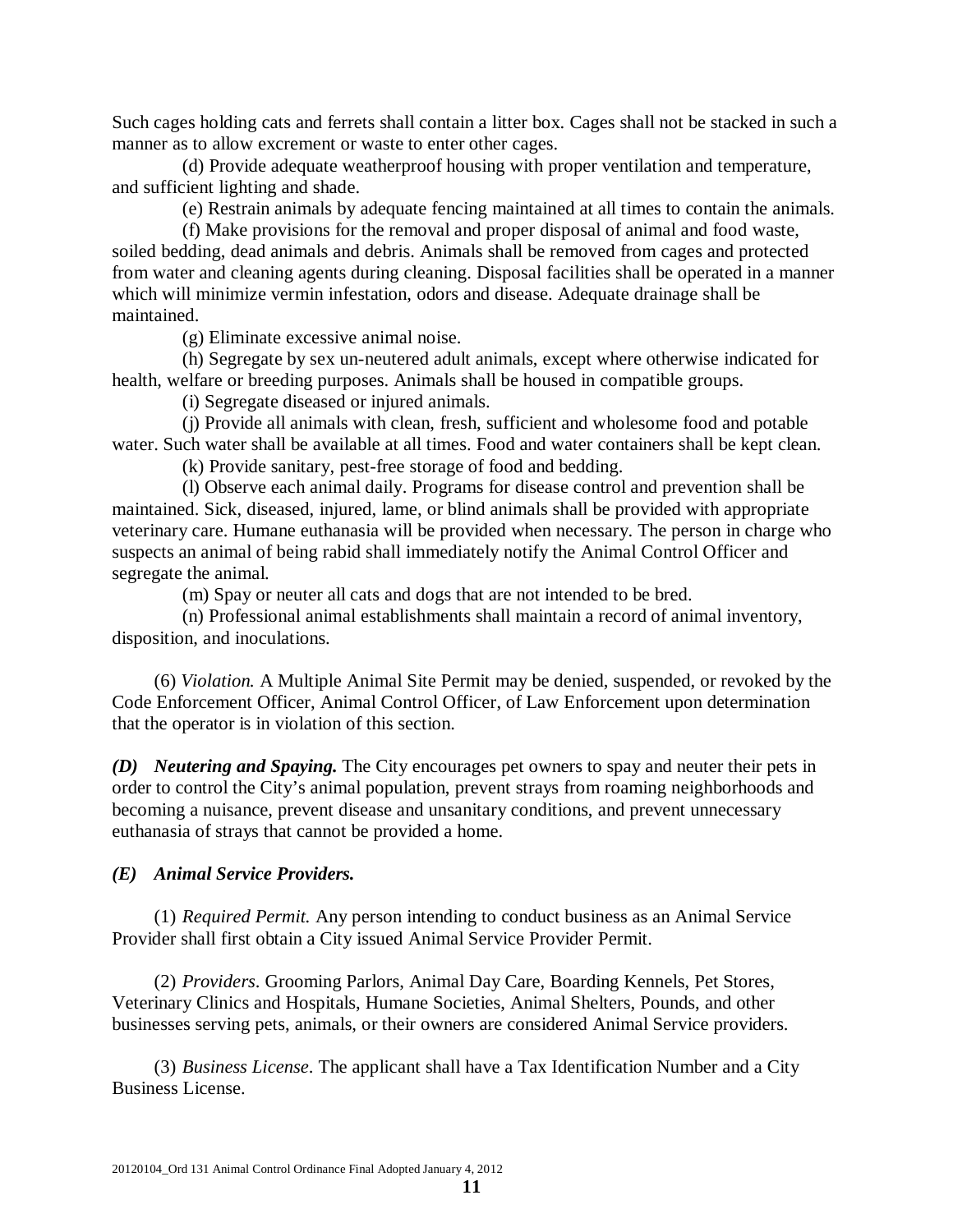(4) *Annual Renewal*. This permit shall be renewed annually, and shall be non-refundable and non-transferable.

(5) *Accurate Records*. The Animal Service Provider establishment shall maintain a thorough and accurate record of each animal service patron that passes through the establishment. Records shall be maintained and kept for 3 (three) years and shall be made available to the Code Enforcement Officer, Animal Control Officer, or Law Enforcement Officer on demand.

## *(F) Qualified Assistance Animals / Service Dogs.*

(1) *State Statute*. This ordinance refers to 1978 New Mexico State Statute 28-11-1-5.

(2) *Admission of Service Dogs into Establishments Open to the Public*. Dogs trained to assist the blind, partially blind, deaf, hearing impaired, mobility impaired, people with psychiatric and neurological disabilities, and those otherwise impaired or disabled shall be allowed in public places. It is illegal for any person owning, operating, or maintaining any public place of business or conveyance into which the general public is invited for any business purpose to debar or exclude therefrom or intentionally interfere with the use of any dog which has been trained to assist people needing Service Dog assistance provided that such dog be in the company of such person whom it was trained to assist in conformance with NMSA 28-11-3 (1978).

(3) *Interference with Assistance Animal*. It is illegal to intentionally fail or refuse to control a person's unrestrained dog that interferes with or obstructs the owner or trainer of the qualified assistance animal or the qualified assistance animal in accordance with NMSA 28-11-5.

(4) *Private Property Not Open to the Public Exempt from Provisions*. The provisions of this section shall not apply to unrestrained dogs on private property not open to the public.

(5) *No Certification Required*. There is no certification required for Service Dogs. A public establishment may ask a patron with a service dog if the dog has been trained as a service dog.

*(G) Guard Dogs on Commercial Property.* Guard dogs are allowed on commercial and industrial property only and are not allowed on residential property.

(1) The City prohibits pit bull dogs and Rottweilers from being trained as guard dogs or acting as trained guard dogs.

(2) No more than 2 (two) guard dogs are allowed per commercial property.

(3) *Permit Inspection.* The owner or keeper of a guard dog may obtain a permit after satisfactorily passing a City permit inspection, payment of the appropriate permit fee, and proof of business registration. The operator shall post the permit in a conspicuous place on the premises. Permits are not transferable.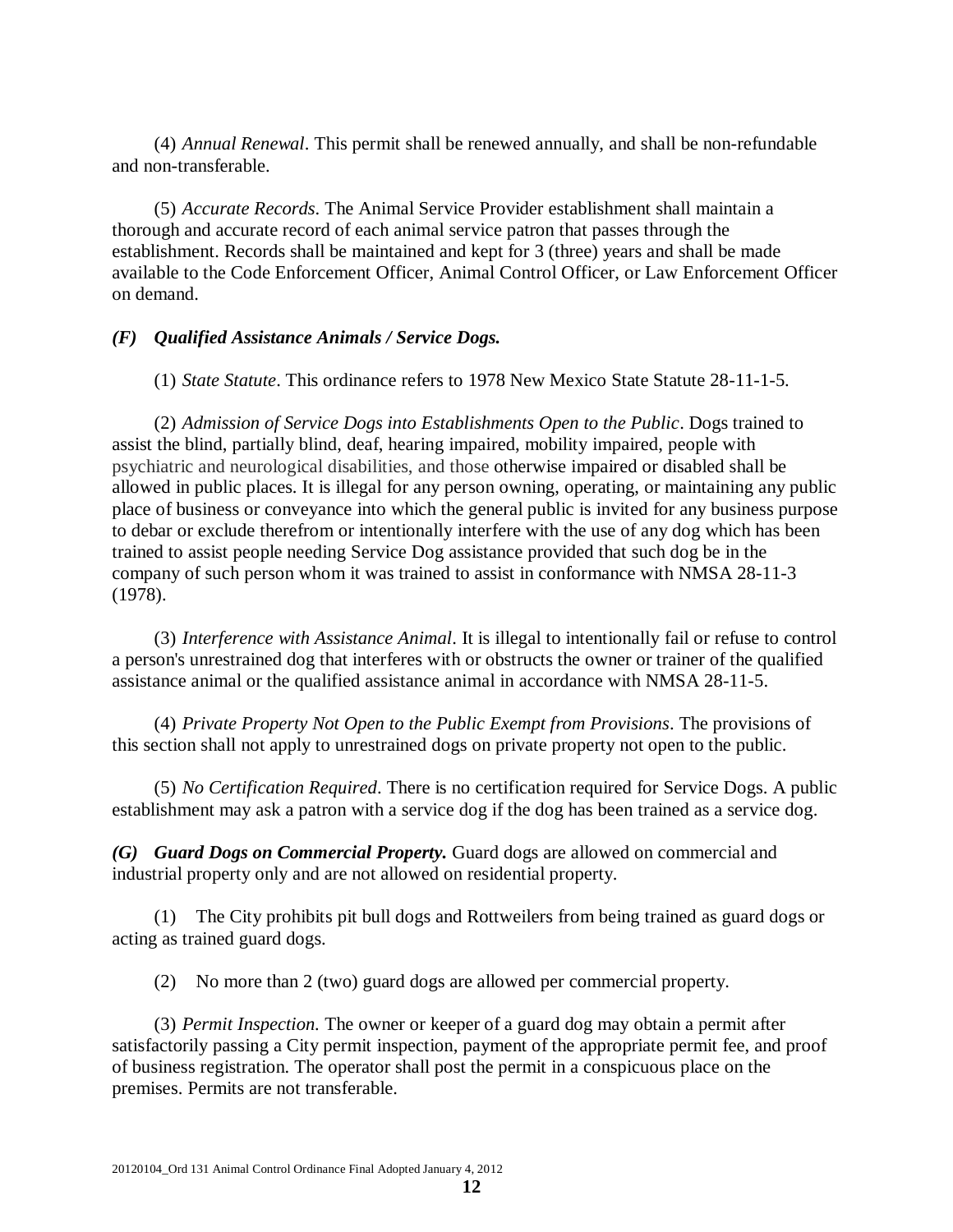(4) *Permit Required.* Within 90 (ninety) days of the effective date of this ordinance, every owner of a dog that has undergone specialized guard dog training and is used to guard commercial or industrial property shall register the guard dog with the City in order to obtain a City issued Guard Dog Permit.

(a) Registration shall include the following:

- (i) Name, address, and telephone number of the dog's owner;
- (ii) Address where the dog is harbored if different from the owner's address;
- (iii) Complete identification of the dog including the dog's sex, color, and any

other distinguishing physical characteristics;

(iv) Two recent color photographs of the dog;

(v) Proof of \$100,000.00 (one-hundred thousand dollars) liability insurance for damage, bodily injury, or death of a person.

- (vi) Proof of a current rabies vaccination (rabies tag number);
- (vii) Veterinary record of neutering or spaying of dog older than 6 (six) months of

age.

(viii) Tattoo number with a photograph of the tattoo or microchip number for a microchip containing owner identification information that is also provided to the Animal Control Authority;

(ix) Copy of the guard dog training certificate.

- (x) City approved guard dog warning sign displayed on premises;
- (xi) Registration tag or collar issued by the City that shall be worn by the dog at all

times;

(xii) Veterinarian's name and telephone number;

(xiii) Annual registration fee paid in full;

(xiv) A written plan describing how the guard dog is to be confined on the property;

(xv) A signed statement that the owner or keeper of the dog shall keep the dog under control at all times.

(xvi) A signed statement that the owner or keeper of the dog shall immediately notify the City Code Enforcement Officer and the Animal Control Authority in the event of any of the following and that failure to provide notification is illegal under State Law 1978 NMSA 77-1A-6 :

- Immediate notification of the dog's escape from confinement;
- Immediate notification of attack by the dog upon a human being, a domestic animal, or livestock;
- Notification within 5 (five) business days of the dog's death; and
- Notification within 24 (twenty-four) hours if the dog has been sold or given away and provide the name, address and telephone number of the new owner of the dog.

(xvii) A signed statement agreeing to abide with State Law 1978 NMSA 77-1A-6 that is illegal to:

- fail to surrender the dog to an Animal Control Authority for safe confinement pending a determination of the case when there is reason to believe that the dog poses an imminent threat to public safety; and
- fail to comply with special handling or care requirements for the dog that a court ordered.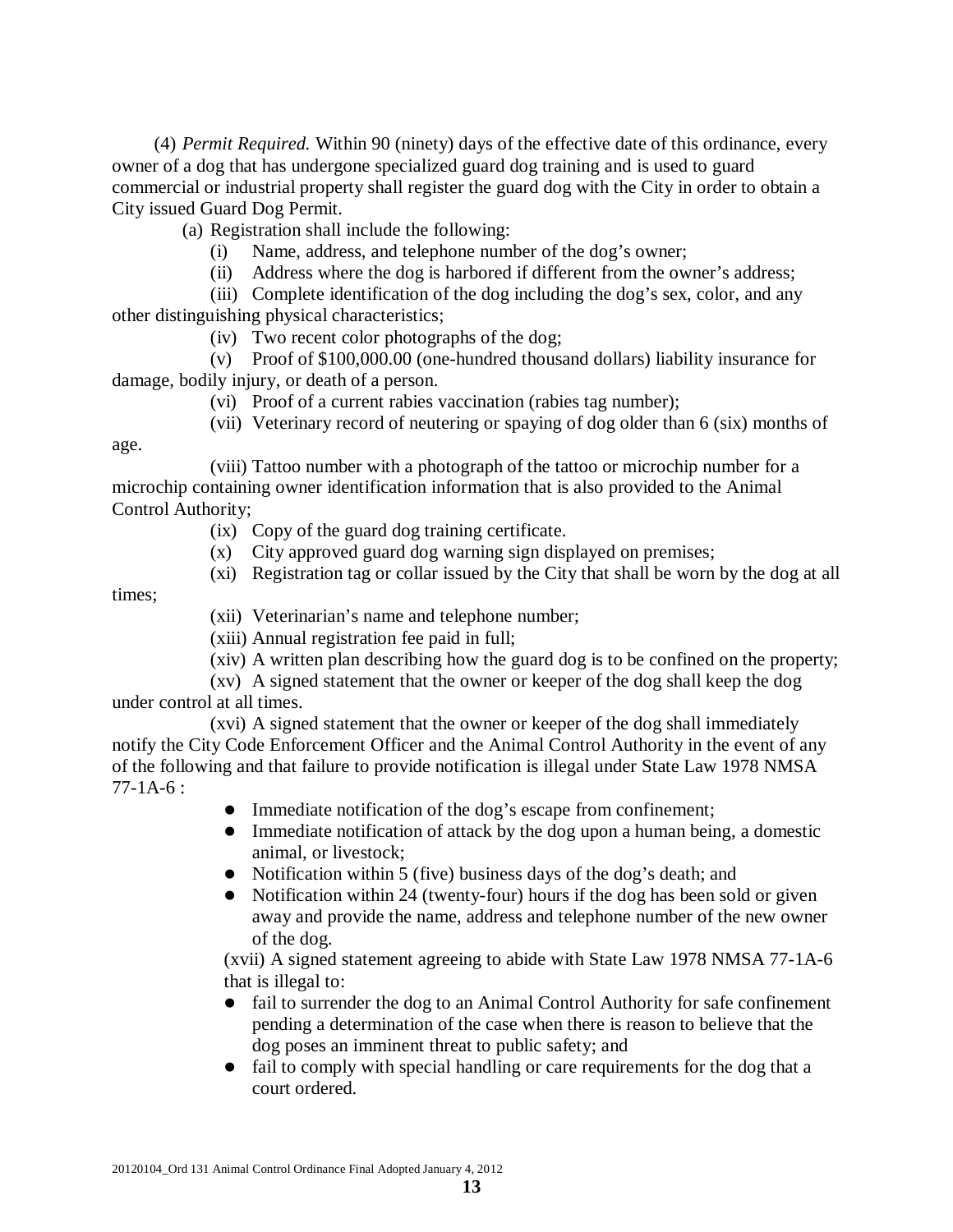(xviii)The owner or keeper of the dog shall provide the certificate of registration to the Code Enforcement Officer, Animal Control Officer, or Law Enforcement Officer upon request.

I (b) Between July 1 and July 31 of each year, the owner or keeper of a guard dog shall renew the dog's City permit and pay an annual registration fee.

(5) *Warning Signs Required*. Commercial property using a guard dog shall have City approved warning signs at least 12 (twelve) inches long that shall state "Guard Dog" and "Guardia" or similar language and shall show a picture of an aggressive dog that shall be posted not farther than 200 (two-hundred) feet apart on the exterior of the fences and walls surrounding the property.

(6) *Containment of Guard Dog on the Property*. Commercial property with a guard dog shall ensure the area where the guard dog is used shall be secured in such a manner as to prevent its escape and shall include fencing at least 6 (six) feet high or higher if necessary to prevent the dog from jumping over the fence and a minimum of 2 (two) feet in depth to prevent the dog from digging under the fence, and constructed of un-chewable and non-climbable materials.

(7) *Guard Dogs Confined to Property*. It is illegal to allow trained guard dogs off of the owner's property unless the dog is being transported in an enclosed vehicle for medical treatment, examination, training, or boarding in a registered facility.

(8) *Transporting Guard Dogs*. Guard dogs transported in motor vehicles shall be confined in a secure crate in a closed, locked vehicle to prevent opportunities for escape and in a manner sufficient to prevent the public from coming into contact with the dog through an open window in the vehicle.

(9) *Notification of Escape.* The owner or keeper of a guard dog shall immediately notify the City Code Enforcement Officer and the Animal Control Authority by calling the Sheriff's Office Dispatch in the event the dog escapes confinement.

(10)*Notification of Attack.* The owner or keeper of a guard dog shall immediately notify the City Code Enforcement Officer and the Animal Control Authority in the event the dog attacks a human being, a domestic animal, or livestock.

(11)*Routine Inspections.* Owners or keepers of guard dogs shall submit to routine inspections by the Code Enforcement Officer, Animal Control Officer, or Law Enforcement Officer and shall post the permit and permit inspections on the premises.

#### *(H) Wild Canine and Canine Hybrid.*

(1) *Wolves and Coyotes Illegal without Permit*. It is illegal for any person to possess a fullblood wolf, coyote, or other wild canine breed in the City without a City issued Wild or Exotic Animal Permit.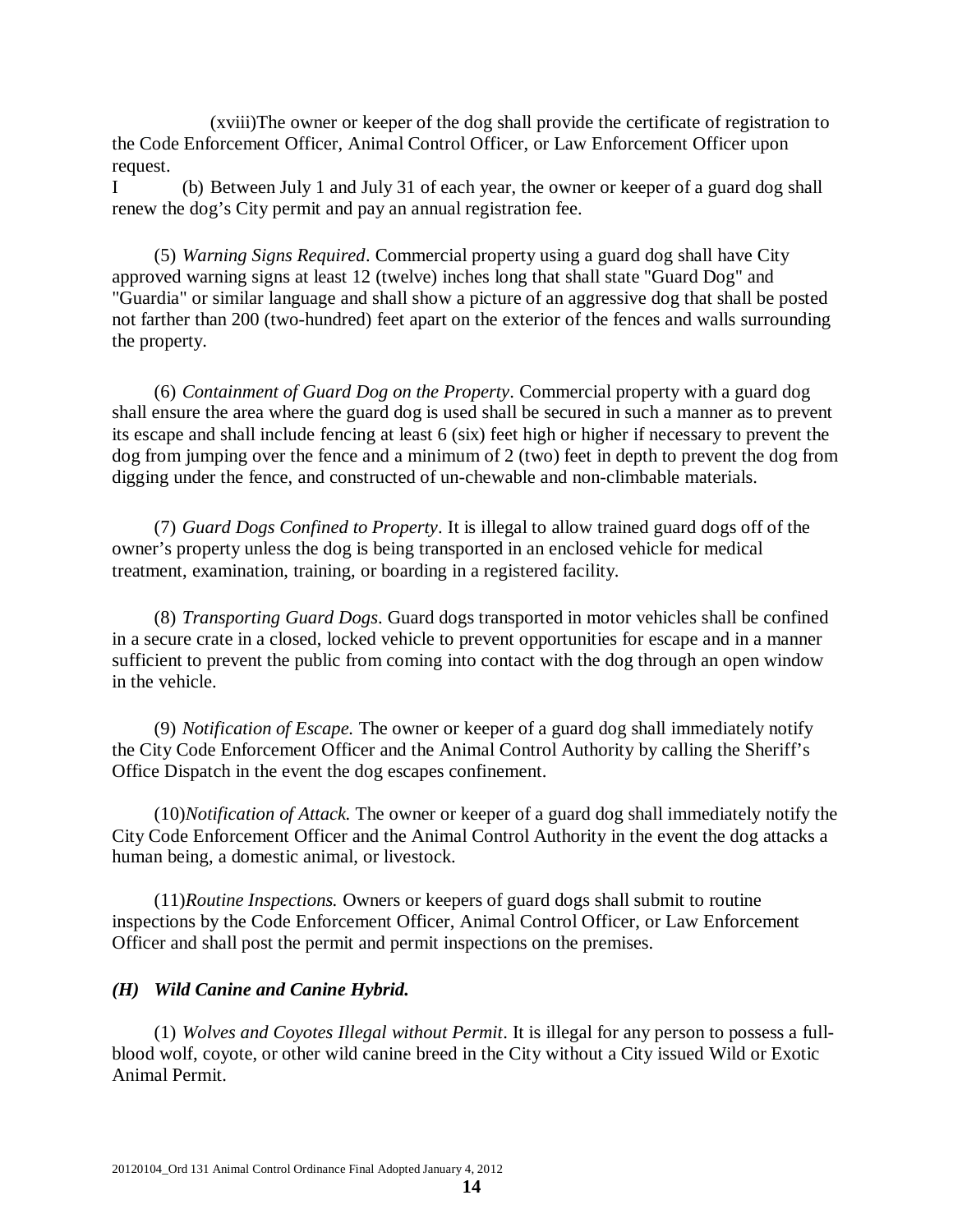(2) *Canine Hybrids Allowed with Permit*. No person shall possess a canine hybrid without a valid Canine Hybrid Permit. See registration provisions under SECTION VI (I) *Breed Specific Pit Bull Dogs, Rottweilers, German Shepherds, Canine Hybrids, Dangerous Dogs, and Potentially Dangerous Dogs Regulations.* 

(3) *Diet Restrictions.* It shall be illegal to feed Canine Hybrids raw meat or live animals. Prepared commercial or veterinarian prescribed diets will be the only acceptable form of canine hybrid feeding.

## *(I) Breed Specific Pit Bull Dogs, Rottweilers, German Shepherds, Canine Hybrids, Dangerous Dogs, and Potentially Dangerous Dogs Regulations.*

(1) *Legislative Intent to Protect the Public from Dangerous Dogs and Potentially Dangerous Dogs.* This subsection is intended to utilize the authority and powers of the City in order to secure for the citizens the protection of their health, safety, and welfare. It is intended to be applicable to dogs commonly referred to as "pit bulls," "Rottweilers," "German Shepherds," Canine Hybrids, and animals considered vicious, dangerous, or potentially dangerous as defined in the Definitions Section of this Ordinance. This subsection is designed to regulate aforementioned dogs and to ensure responsible handling by their owners through confinement, registration, and liability insurance. Due to the unique history, nature, and characteristics of said dogs, the City Council has determined that pit bull dogs, Rottweilers, German Shepherds, Canine Hybrids, and dogs individually classified as either Dangerous or Potentially Dangerous require the special regulations and provisions contained within this subsection as reasonable and necessary to protect the public.

## (2) *Restrictions on Pit Bull Dogs, Rottweilers, German Shepherds, Canine Hybrids, and Individually Classified Dangerous and Potentially Dangerous Dogs.*

(a) According to the Centers for Disease Control, pit bull dogs, Rottweilers, and German Shepherds are listed as the top 3 (three) dog breeds and Canine Hybrids are listed as the top cross-breed involved in dog-bite-related fatalities of humans.

(b) With the exception of registered breeders, no property may harbor more than 2 (two) dogs in any combination from the following list: pit bull dogs or pit bull mix breeds, Rottweilers or Rottweiler mix breeds, German Shepherds or German Shepherd mix breeds, Canine Hybrids, dogs individually classified as dangerous, and dogs individually classified as potentially dangerous.

(3) *Requirements for Pit Bull Dogs, Rottweilers, German Shepherds, Canine Hybrids, Dogs Individually Classified as Dangerous, and Dogs Individually Classified as Potentially Dangerous.* All Pit bull dogs, Rottweilers, German Shepherds, Canine Hybrids, and Dogs Individually Classified as Dangerous or Vicious residing inside the City limits shall be subject to the following regulations and enforcement and shall have 90 (ninety) days from the effective date of this Ordinance to comply.

(a) *Confinement*. Because dangerous dogs, pit bull dogs, Rottweiler's, German Shepherds, and Canine Hybrids have a propensity to attack other animals, and because of the danger posed to humans and animals when running loose or while running together in a pack, the aforementioned dogs shall at all times be securely confined by the following enclosures: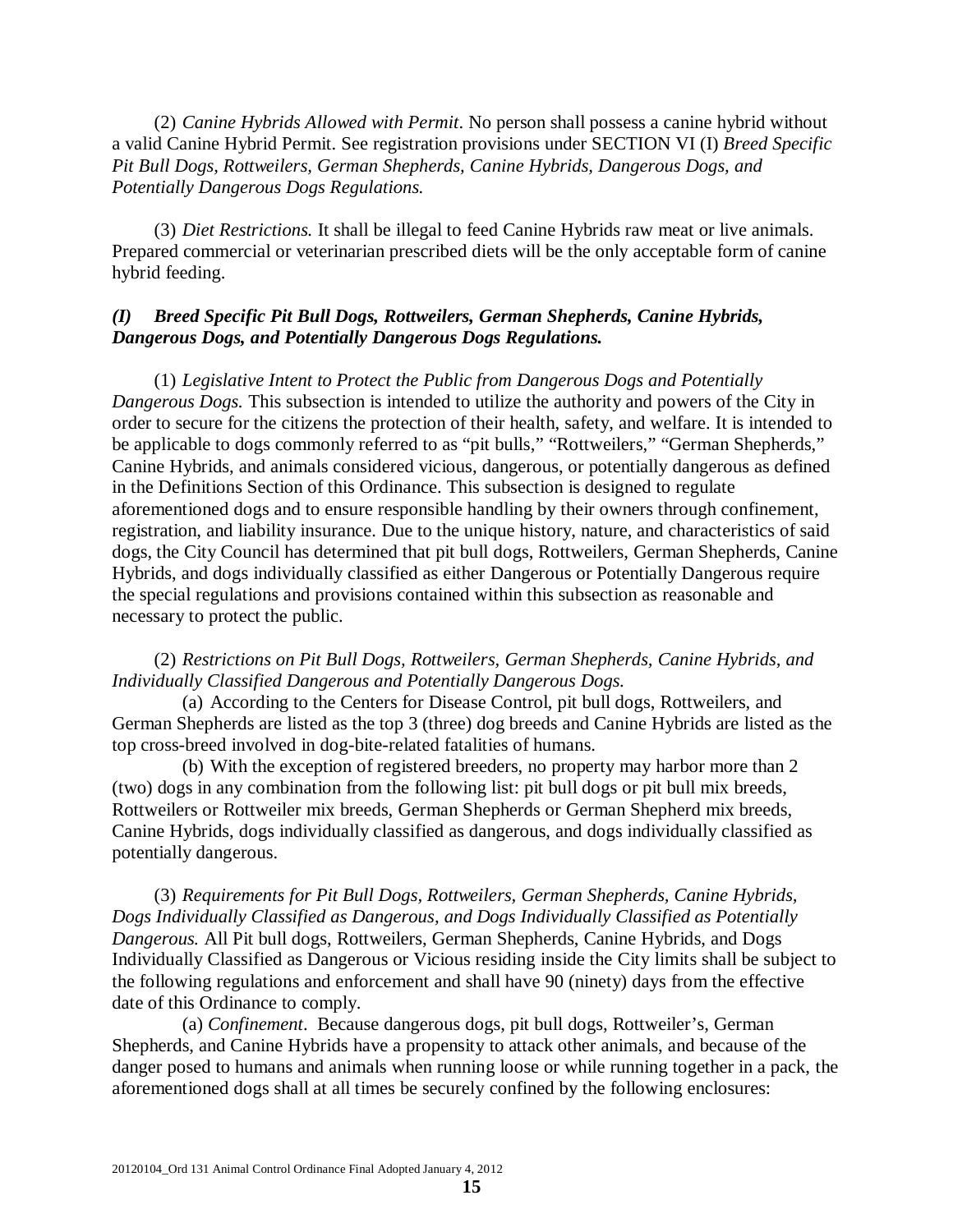(i) If the dog is kept indoors, the dog shall be kept in a house or structure that prevents the dog from exiting the structure through open windows, open doors, screen windows, and screen doors on its own volition.

(ii) If the dog is kept outside and is not attended by a competent adult, the dog shall be confined in a securely and totally enclosed, locked and secured 4 (four) foot to 6 (six) foot high pen or dog run made of un-chewable materials with a concrete floor to prevent digging, four secure sides attached to the concrete floor, a secured top attached to all sides, and locked with a key or combination lock when the dog is within the structure. In addition, the property shall be enclosed by a secure 6 (six) foot high fence, or higher if necessary to contain the dog, that is made of non-climbable and non-chewable material; that has a concrete footer sunk a minimum of 2 (two) feet below the ground level or similar barrier approved by the Code Enforcement Officer to prevent digging under the fence; that is at least 3 (three) feet from any alley, sidewalk, or private or public right-of-way; that the dog cannot climb over, jump over, or dig under to prevent escape of the dog from the property. All objects that a dog can use to climb on and jump over the fence (dog houses, wood piles, cars, etc.) shall be moved away from the fence. Keeping a dangerous dog, potentially dangerous dog, pit bull dog, Rottweiler, German Shepherd, or Canine Hybrid on a chain or leash in the yard shall not be considered proper confinement and tethering is illegal.

(iii)In accordance with 1978 NMSA 77-1A-6, in the event a dangerous dog, dog classified as potentially dangerous, pit bull dog, Rottweiler, German Shepherd, or Canine Hybrid escapes confinement, the owner or keeper of the dog shall immediately notify the City Code Enforcement Officer and the Animal Control Officer by calling the Sierra County Sheriff's Office Dispatch.

(b) *Confinement of Dogs Individually Classified as Potentially Dangerous.* Owners of dogs individually classified as potentially dangerous shall provide a proper enclosure for the dog including a locked fence of sufficient height and materials to securely contain the dog and prevent trespass. Confinement shall be sufficient to prevent children from coming into contact with the dog. The City's approval of the owner's confinement plan is required as part of the annual registration process.

(c) *Leashing*. At any time that a pit bull dog, Rottweiler, German Shepherd, mix of these three breeds, Canine Hybrid, or any dog individually classified as dangerous or potentially dangerous is not confined as required in the subsection above, the dog shall be kept on a leash no longer than 4 (four) feet in length with the responsible owner or custodian in attendance who is physically and mentally capable of managing the dog.

(d) *Potentially Dangerous Dog Transportation*. The owner of a dog individually classified as a potentially dangerous dog by the Animal Control Authority or any court of law, a breed, mixed breed, or hybrid determined by this ordinance to be potentially dangerous including pit bull dogs, Rottweilers, German Shepherds, and Canine Hybrids, shall provide proper care in transporting the dog in a closed vehicle to prevent escape or contact with the public.

(e) *Dangerous Dogs Confined to Property*. It is illegal to allow dogs individually classified as a dangerous dog off of the owner's property unless the dog is being transported in an enclosed vehicle for medical treatment, examination, or boarding in a registered facility.

(f) *Transporting Dangerous Dogs.* Individually classified dangerous dogs, transported in motor vehicles shall be confined in a secure crate in a closed, locked vehicle to prevent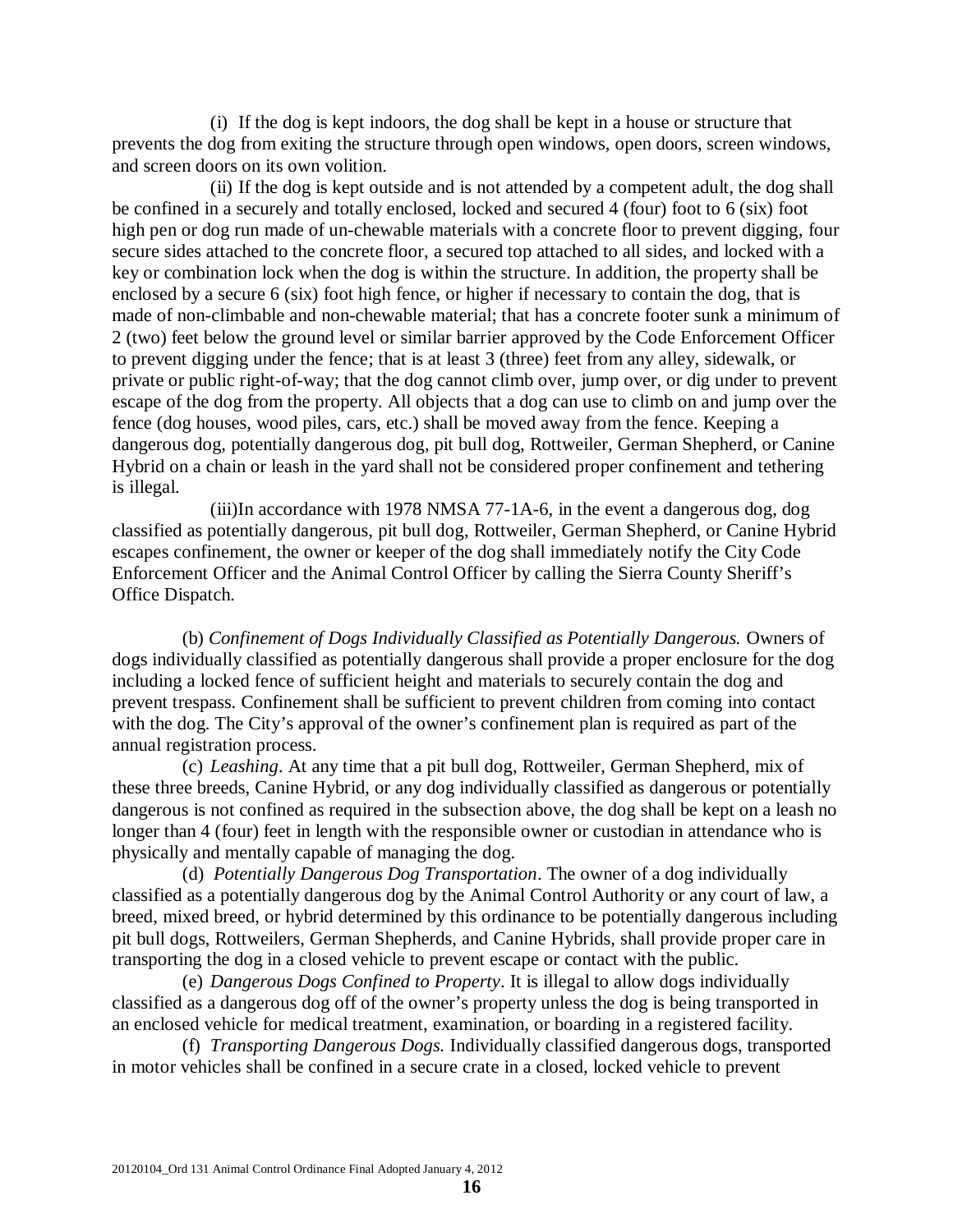opportunities for escape and in a manner sufficient to prevent the public from coming into contact with the dog through an open window in the vehicle.

(g) *Exceptions to Confinement Requirements*. An exception to these confinement requirements is hereby provided for any pit bull dog, Rottweiler, German Shepherd, or Canine Hybrid not individually classified as a dangerous dog, in attendance at, and participating in, any lawful dog show, contest, or exhibition sponsored by a dog club, association, society, or similar organization registered with the City.

(h) *Liability Insurance Requirement*. In order to protect the public and to afford relief from the severe harm and injury which is likely to result from a dangerous dog, pit bull dog, Rottweiler, German Shepherd, or Canine Hybrid attack, every owner of a dog individually classified as dangerous, pit bull dog, Rottweiler, German Shepherd, or Canine Hybrid shall maintain and be able to provide evidence of property owners or renters liability insurance to respond to damages up to and including the amount of \$100,000.00 (one-hundred thousand dollars) for bodily injury or death of any person or damage to property which may result from the ownership, keeping, or maintenance of such dog.

(i) *Registration*. Within 90 (ninety) days of the effective date of this ordinance, every owner of a dog individually classified as a dangerous dog, potentially dangerous dog, pit bull dog or mix breed, Rottweiler or mix breed, German Shepherd or mix breed, or Canine Hybrid in the City shall comply with the provisions of this ordinance and shall register the dog with the City Code Enforcement Officer to obtain a valid permit. It is a violation of State law not to comply with the registration and handling requirements for the dog based on NMSA 1978 §77- 1A-5 of the Dangerous Dog Act and 1978 NMSA 77-1A-6. Registration with the City shall include the following:

(i) Name, address, and telephone number of the dog's owner;

(ii) Address where the dog is harbored if different from the owner's address;

(iii) Complete identification of the dog including the dog's sex, color, and any other distinguishing physical characteristics;

(iv) Two recent color photographs of the dog;

(v) Proof of \$100,000.00 (one-hundred thousand dollars) liability insurance for damage, bodily injury, or death of a person;

(vi) Written permission of the property owner or homeowner's association where the dog will be kept, if applicable;

(vii) Proof of a current rabies vaccination (rabies tag number);

(viii) Veterinary record of neutering or spaying of dog older than 6 (six) months of age unless indicated on registration form of intent to breed animal and breeding fee paid;

(ix) Proof that the owner of an individually classified potentially dangerous dog has entered the dog in a socialization and behavior program approved by or offered by the Animal Control Authority;

(x) City approved "Beware of Dog" sign displayed on premises;

(xi) Registration bright and reflective collar issued by the City that shall be worn by the dog at all times;

(xii) A written description of the method of compliance with the confinement requirements and containment plan subject to approval by the City showing that the property has in place appropriate and adequate confinement including non-climbable, un-chewable fencing that is at least 6 (six) feet high and a concrete footing or similar barrier that is buried to a depth of at least 2 (two) feet to contain the dog(s) from digging or jumping or otherwise escaping,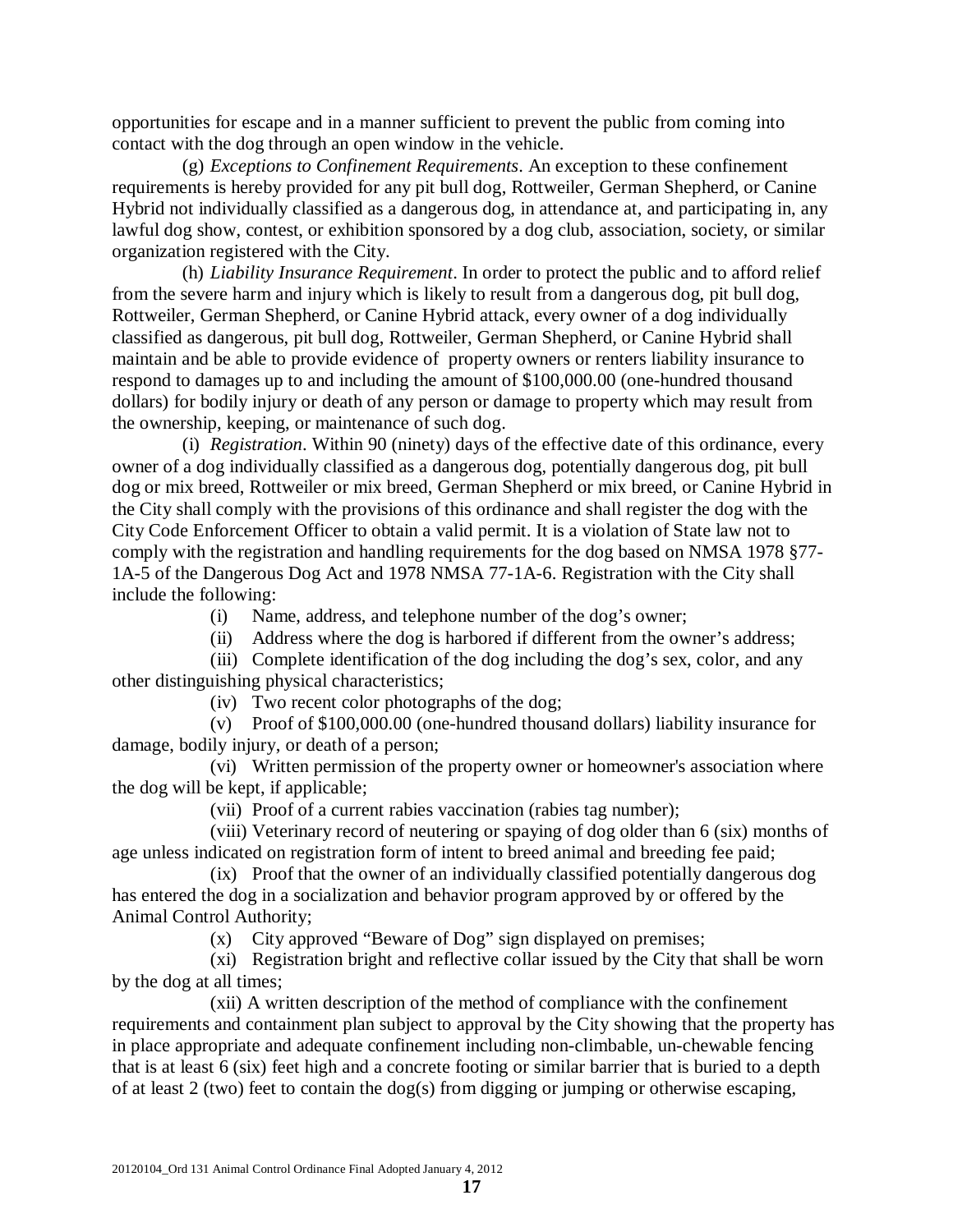secured pens or runs with locks, adequate shelter and exercise venues on the property, and adequate livable area with a minimum of 400 (four hundred) square feet of livable area for up to two registered dogs and an additional 100 (one hundred) square feet for each additional dog;

(xiii)Veterinarian's name and telephone number;

(xiv) Annual registration fee paid in full;

(xv) A signed statement that the owner or keeper of the dog shall keep the dog under control at all times;

(xvi)A signed statement indicating acknowledgement that the applicant's property used for housing the registered animal is subject to routine inspection by the Code Enforcement Officer, Animal Control Officer, and/or Law Enforcement Officer;

(xvii)A signed statement that the owner or keeper of the dog shall immediately notify the City Code Enforcement Officer and the Animal Control Authority in the event of any of the following and that failure to provide notification is illegal under State Law 1978 NMSA 77-1A-6:

- Immediate notification of the dog's escape from confinement;
- Immediate notification of attack by the dog upon a human being, a domestic animal, or livestock;
- Notification within 5 (five) business days of the dog's death; and
- Notification within 24 (twenty-four) hours if the dog has been sold or given away and provide the name, address and telephone number of the new owner of the dog;

(xviii) A signed statement agreeing to abide with State Law 1978 NMSA 77-1A-6 that is illegal to:

- Fail to surrender the dog to an Animal Control Authority for safe confinement pending a determination of the case when there is reason to believe that the dog poses an imminent threat to public safety; and
- Fail to comply with special handling or care requirements for the dog that a court ordered;

(xix)The owner or keeper of the dog shall provide the certificate of registration to the Code Enforcement Officer, Animal Control Officer, or Law Enforcement Officer upon request.

(j) *Annual Registration Renewal*. Between July 1 and July 31 of each year, the owner or keeper of a dog classified as a dangerous dog, potentially dangerous dog, pit bull dog, Rottweiler, German Shepherd, or Canine Hybrid shall renew the dog's City permit and pay an annual registration fee.

(k) *Failure to Register*. Failure to register a dog classified as a dangerous dog, potentially dangerous dog, pit bull dog, Rottweiler, German Shepherd, or Canine Hybrid as required by this ordinance within the 90 (ninety) day grace period and in the manner prescribed shall be prima facie evidence that the dog shall be considered illegally harbored within the City limits.

(l) *Potentially Dangerous Dog Behavior and Registration*. If a dog previously determined individually to be a potentially dangerous dog has not exhibited any of the behaviors specified in Subsection D of Section 2 [77-1A-2 NMSA 1978] of the "Dangerous Dog Act" for 36 (thirty-six) consecutive months, the owner may request the Animal Control Authority in the jurisdiction to lift the requirements for registration pursuant to this section. If the Animal Control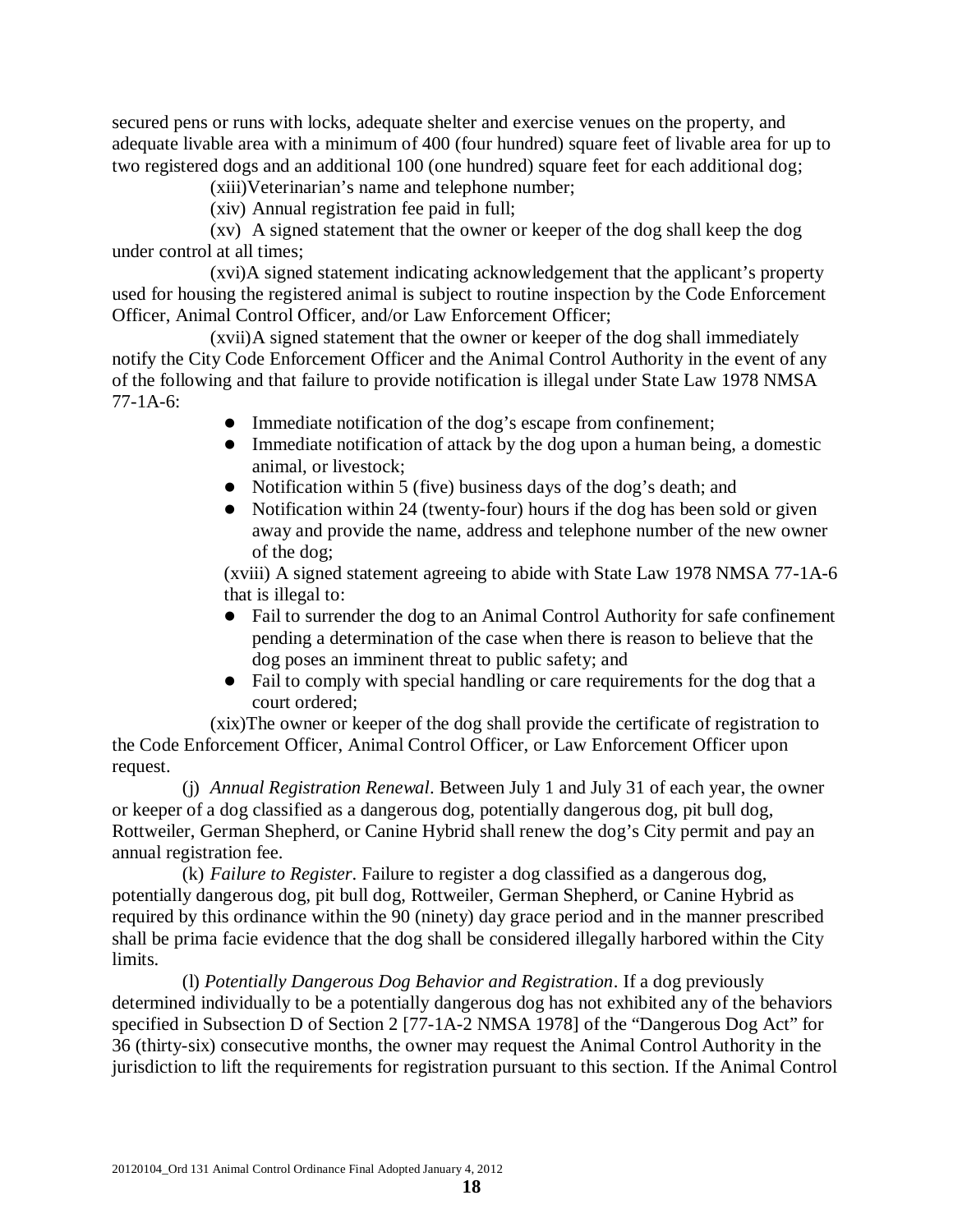Authority has no reasonable basis to believe that the dog has exhibited the behaviors specified, it shall relieve the owner of the requirements of this section.

(4) *Public Notification that the City has Classified Pit Bull Dogs, Rottweilers, German Shepherds, and Canine Hybrids as Potentially Dangerous*. The City shall post the following sign stating in English and Spanish the following text: "Both pure and mixed breed pit bull dogs, Rottweilers, German Shepherds, and Canine Hybrids are classified as potentially dangerous. Failure to register, confine, and insure a pit bull dog, Rottweiler, German Shepherd, or Canine Hybrid is a violation of the law subject to severe penalty according to Chapter 91 of the Municipal Code as amended. If you or your family is at risk because someone living near you illegally keeps a pit bull dog, Rottweiler, German Shepherd, or Canine Hybrid, contact the City Code Enforcement Officer."

(5) *Inspection of Premises*. The City Code Enforcement Officer, Animal Control Officer, or Law Enforcement Officer has the authority to inspect the premises where a dog individually classified as dangerous or potentially dangerous, pit bull dog, Rottweiler, German Shepherd, or Canine Hybrid is kept or harbored and to issue citations if confinement facilities are in violation of this ordinance or if proper care of the dog is in violation of City Code.

(6) *Seizure of Dog in Violation of Ordinance*. Based on NMSA 1978 §77-1-3, if a Code Enforcement Officer, Animal Control Officer, or Law Enforcement Officer has probable cause to believe that a dog is a dangerous dog and poses an imminent threat to public safety, or that a dog is a potentially dangerous dog and poses a threat to public safety, or that a pit bull dog, Rottweiler, German Shepherd, mix of the three aforementioned dogs, Canine Hybrid, or dog previously classified as dangerous or potentially dangerous is in code violation, the Animal Control Authority may apply to a court of competent jurisdiction in the county where the animal is being harbored for a warrant to seize the animal.

(7) *Impounding*. According to NMSA 1978 §77-1A-4, after seizure, the Animal Control Authority shall impound the dog pending disposition of the case or until the owner has fulfilled the requirements for a certificate of registration pursuant to the provisions of NMSA 1978 §77- 1A-5 of the Dangerous Dog Act.

(8) *Seizure of a Dangerous Dog by the Animal Control Authority*. When the Animal Control Authority acting upon a code violation seizes a dog that has previously been determined to be a dangerous dog, or that the Animal Control Authority classifies as a dangerous dog or potentially dangerous dog, one of the following may occur.

(a) The owner may admit that the dog is dangerous or potentially dangerous and comply with the requirements for a certificate of registration.

(b) The Animal Control Authority may, within 14 (fourteen) days after seizure of the dog, bring a petition in court seeking a determination of whether the dog is dangerous or potentially dangerous. If the court finds, by clear and convincing evidence, that the dog is dangerous and poses an imminent threat to public safety or potentially dangerous and poses a threat to public safety, the court shall order the owner to comply with the registration and handling requirements for the dog and obtain a certificate of registration within 30 (thirty) days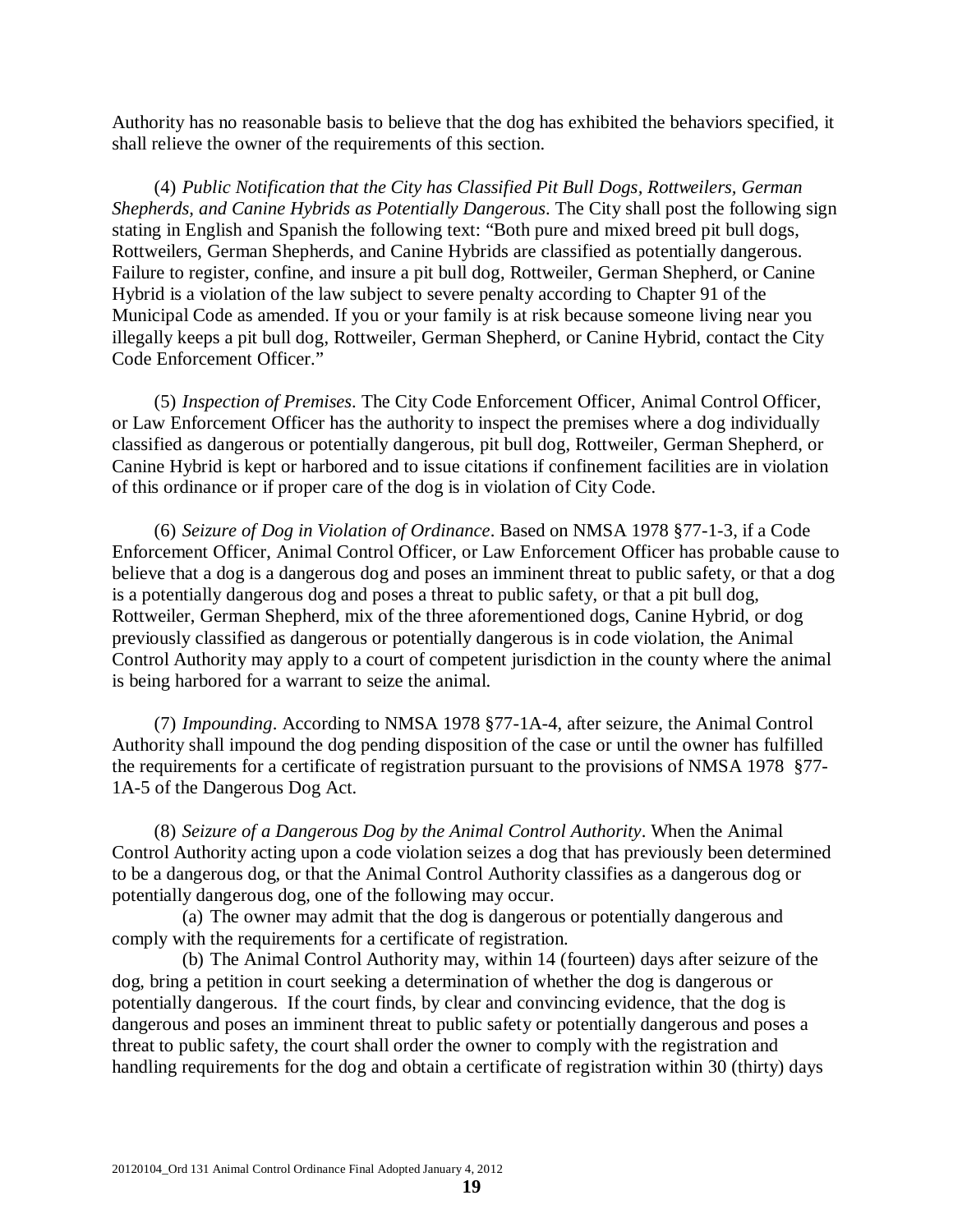or have the dog humanely destroyed. If the court does not make the required findings pursuant to this paragraph, the court shall immediately order the release of the dog to its owner.

(c) If the owner does not admit that the dog is dangerous or potentially dangerous and the Animal Control Authority does not bring a petition in court within 14 (fourteen) days of seizure of the dog, the court shall immediately order the release of the dog to its owner.

(d) If the owner admits that the dog is dangerous and transfers ownership of the dog to the Animal Control Authority, the Animal Control Authority may humanely destroy the dog.

(e) An Animal Control Authority may order the immediate impoundment or humane destruction of a dog previously determined to be a dangerous dog if the owner fails to abide by the conditions for registration, confinement, or handling set forth in this section.

(f) A determination that a dog is not dangerous or potentially dangerous shall not prevent an Animal Control Authority from making a subsequent application for seizure based on the dog's subsequent behavior.

(9) *Owner Liability for Dog's Behavior*. Under New Mexico State Law NMSA 1978 §13- 506, an owner of a dog is liable for damages proximately caused by the dog if the owner knew, or should have known, that the dog was vicious or had a tendency or natural inclination to be vicious or dangerous. The owner of any dog that is at large shall be liable if the dog causes property damage, bodily harm, or death. However, the owner of such a dog is not liable to the person injured, if the injured person had knowledge of the propensities of the dog and wantonly excited it or voluntarily and unnecessarily put himself in the way of the dog when the dog is on the owner's or keeper's property or in custody of the owner or keeper.

(10) *Violation*. Violation of this ordinance may result in the City issuance of a civil violation notice, a summons to appear in Municipal Court or court of competent jurisdiction, and humane destruction of the dangerous dog, potentially dangerous dog, pit bull dog, Rottweiler, German Shepherd, mix breed of the aforementioned three breeds, or Canine Hybrid by order of the Municipal Court or court of competent jurisdiction.

#### *(J) Restraining Animals and Restraint Devices.*

(1) *Restraint of Animals.* Unless otherwise specified in this Ordinance or in the City Code, every person owning or having charge, custody, or care or control of any dog shall keep such animal exclusively upon his own premises by either a secure dog run or kennel or an enclosure surrounding the perimeter of the property. Underground Electric Fences are not considered security fences and may be used for training purposes only.

(2) *Restraint When Off Property*. Unless otherwise specified in this Ordinance or in the City Code, a dog shall be permitted on the street or in public only when accompanied by a competent person to handle the dog who has control of the dog on a leash or restraint device not to exceed 8 (eight) feet in length. Dogs shall not be on the streets or in public places under voice command without a restraint device.

(3) *Female Dogs or Cats in Mating Season to be Confined.* Any person in control of a female dog or cat in estrus or during mating season shall confine such dog or cat as to preclude other dogs or cats from attacking or being attracted to such female animal except for intentional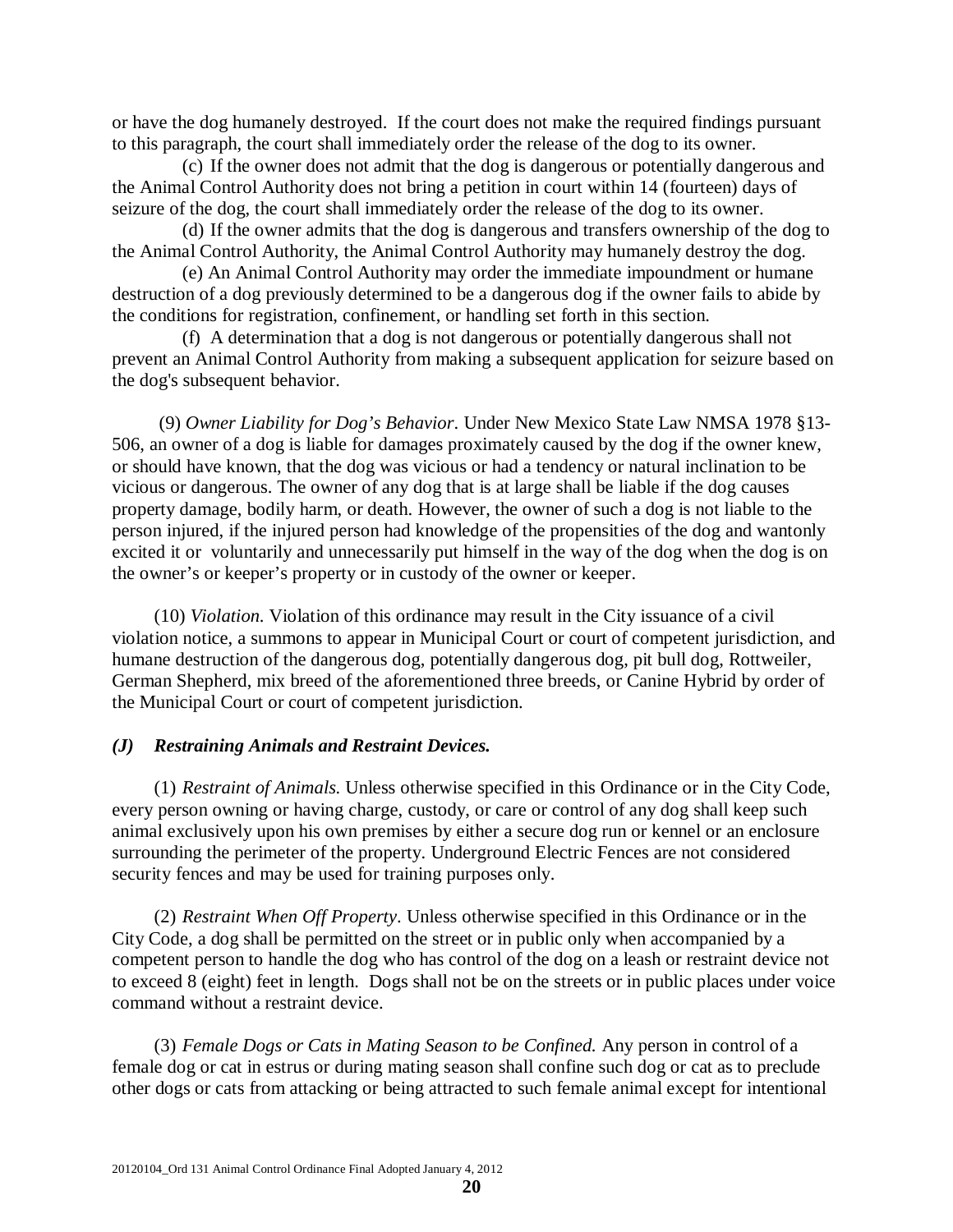breeding purposes.

(4) *Proper Control and Care*. No owner or custodian shall fail to exercise proper care and control of an animal to prevent it from becoming a public nuisance.

(5) *Trespassing Animals*. Any animal trespassing upon private or public property shall be deemed prima facie not to be under the immediate control of the animal owner or keeper, and the Code Enforcement Officer, Animal Control Officer, or Law Enforcement Officer may issue a citation to the owner or keeper, or impound the animal, or both.

(6) *Cats.* It is unlawful for any owner, possessor or keeper of any cat in the City to permit it to run at large within the City. Cats found outside the owner's property are considered stray or running at large, are considered a nuisance, and are subject to impoundment.

(7) *Exceptions*. Dogs performing in a bona fide dog show, training event, or other event authorized by the City, search and rescue dogs and law enforcement dogs performing their duties, and hunting dogs engaged in the hunting activity under supervision of their owners or handlers are exempt from this regulation.

# *(K) Animals Transported in Vehicles.*

(1) *Transport Animals in Safe and Humane Manner.* It shall be illegal for a person to carry an animal in or upon any vehicle in a cruel, inhumane, or unsafe manner. Animals carried in the open bed of a truck must be crated or restrained upon a non-metal mat so they cannot fall or jump from the truck.

(2) *Rescue of Animals from Vehicles Permitted if in Immediate Danger*. If a Code Enforcement Officer, Animal Control Officer, or Law Enforcement Officer determines that an animal in a closed vehicle is in immediate danger of serious injury or death, the officer may enter the vehicle, by whatever means necessary, and impound the animal into protective custody.

*(L) Injury to Animals by Motorists*. Every operator of a motor or self-propelled vehicle upon the City's streets and ways shall immediately upon injuring, striking, maiming or running down any animal provide immediate notification to the Code Enforcement Officer, Animal Control Officer, or his/her designees and furnish sufficient facts relative to the incident.

# *(M) Animal Bites, Attacks, Rabies.*

(1) *Department of Health Guidelines*. The City shall follow The New Mexico Department of Health's guidelines to help protect against rabies located on the Web at http://nmhealth.org/ERD/HealthData/rabies.shtml.

(2) *State Law Reference*. The State Law Reference regarding rabies and animal bites is NMSA 1978 §77-1-6.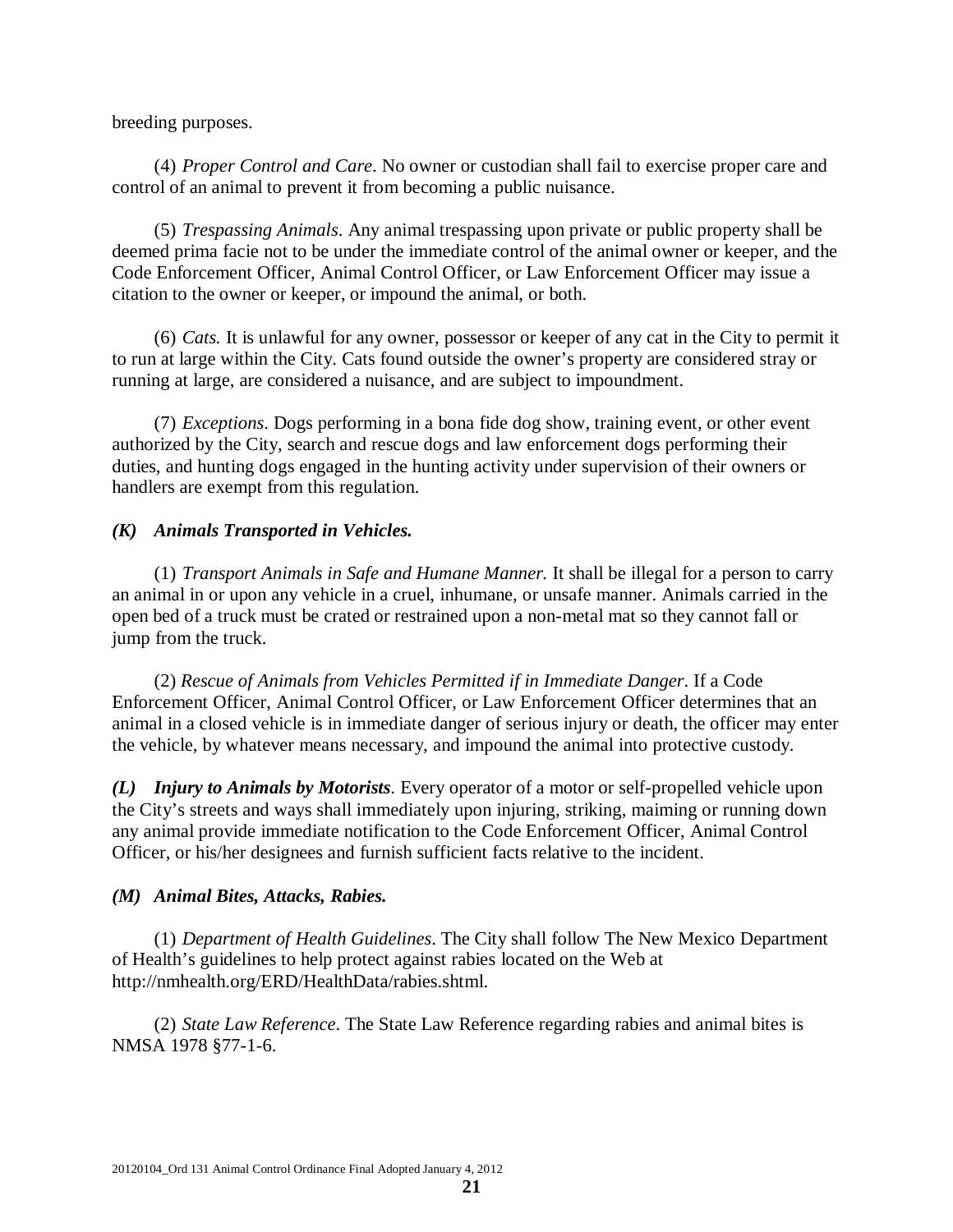(3) *Reporting Wild Animals that are Sick or Dead*. If a person sees a sick or dead wild animal or a wild animal that is acting abnormally in this area, report it to the New Mexico Department of Game and Fish at (575) 532-2100. Rabid animals may show no fear of people and may even seem friendly or become aggressive.

(4) *Rabid Animal*. An animal that has rabies or shows signs of having rabies, and every animal bitten by another animal afflicted with rabies or exposed to rabies shall be confined at once in a secure place by the owner. The person observing such animals shall immediately contact and report the observations to the Code Enforcement Officer who will report the observations to the Animal Control Authority.

(a) If the animal shows signs of sickness, abnormal behavior, or if the animal escapes confinement, the person shall immediately notify the Code Enforcement Officer who will contact the Animal Control Authority.

(b) If the animal dies during confinement, the person having custody shall notify the Code Enforcement Officer and immediately surrender the animal's carcass to the Animal Control Officer upon notification by the Code Enforcement Officer.

(5) *Animal Biting a Person*. The owner or person who has custody of an animal that bites a person and a person bitten by an animal have a duty to report that occurrence to the Code Enforcement Officer and Animal Control Officer within 24 (twenty-four) hours. If deemed necessary by the Animal Control Officer, the owner of an animal that bites a person shall surrender said animal to the Animal Control Officer who will impound said animal for a period of observation. The Animal Control Officer may order the owner of such animal to place the animal in quarantine on the owner's premises.

#### *(N) Impounding.*

(1) *Stray Animals may be Impounded*. An Animal Control Officer may detain and impound in the designated Animal Control Authority facility a stray or any animal kept or maintained contrary to the requirements of this chapter.

(a) The animal may be confined in accordance with the facility's regulations.

(b) The owner shall be responsible for all impound fees, boarding fees, and other costs whether or not the animal is reclaimed.

(c) Any stray which is not reclaimed and cannot be adopted, may be euthanized in accordance with the impound facility's regulations.

(2) *Nuisance Animals may be Impounded*. An animal that continues to be an alleged nuisance may be impounded by the Animal Control Officer until such time as a judgment is made by the Municipal Court.

#### *(O) Lost and Found Animals.*

(1) *Lost and Found Animal Protocol*. No person shall, without the knowledge and consent of the owner, hold or retain possession of any animal for more than 24 (twenty-four) hours without first reporting the possession of the animal to the City, and provide name and address and a true and complete statement of the circumstances under which the animal came under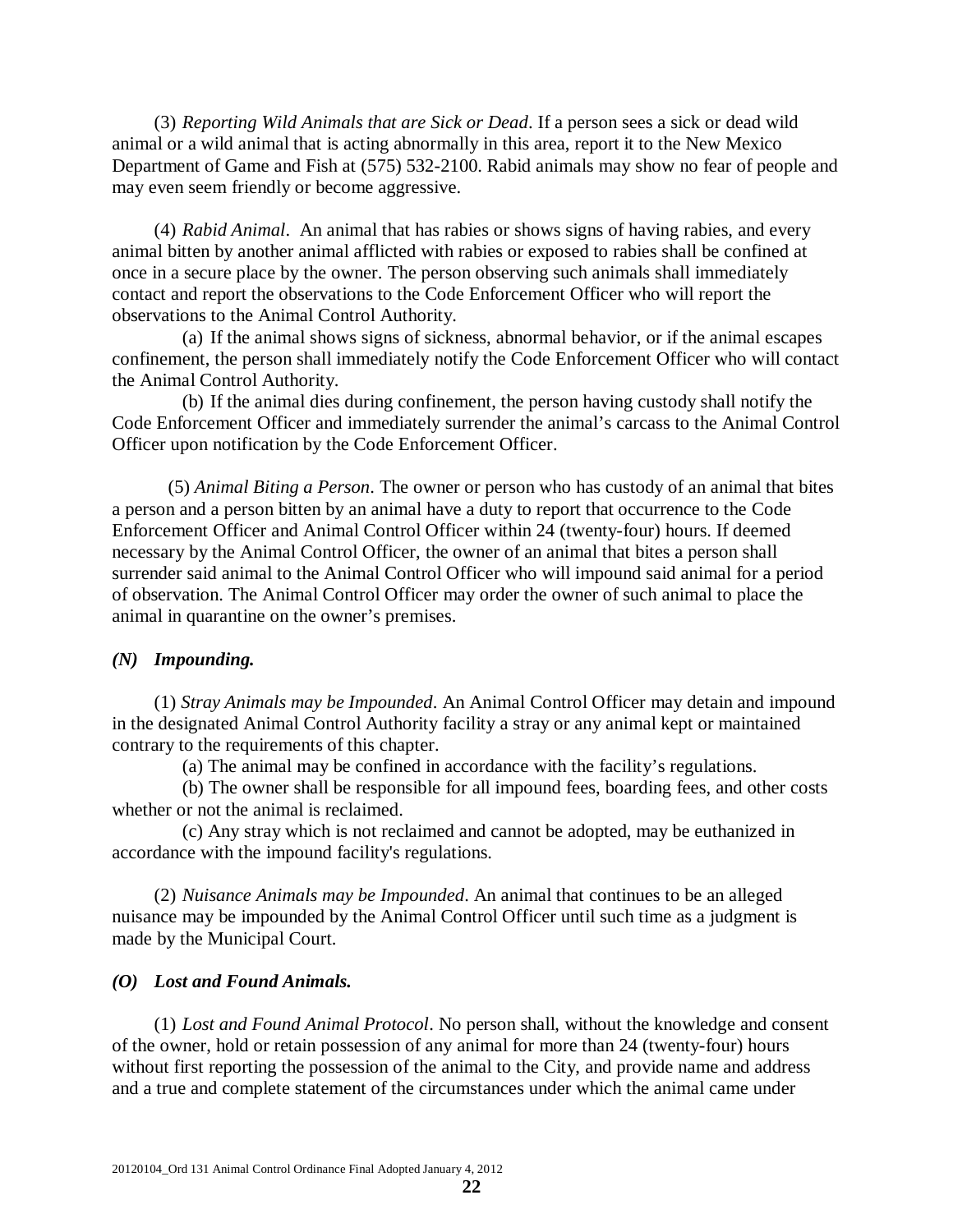possession, a description of the animal and the precise location where such animal is confined.

(2) *Found Animals shall be Surrendered upon Request by Authority*. No person having such an animal in his possession shall refuse to immediately surrender the animal to a Code Enforcement Officer, Animal Control Officer, or Law Enforcement Officer upon demand.

## *(P) Wild or Exotic Animals.*

(1) *Prohibited and Protected Animals Prohibited.* No person shall keep an animal of a species prohibited or protected by Title 50 of the Code of Federal Regulations or by the appropriate state regulations or statutes.

(2) *Wild, Dangerous, Venomous Animals Regulations*. No person shall keep any animal that is considered exotic in the State or which is wild, fierce, dangerous, venomous, noxious, or naturally inclined to do harm, including but not limited to carnivores such as tigers, lions, jaguars, cougars, bobcats, lynx, cheetahs, leopards, all other wild cats, bears, wolves, foxes, coyotes, badgers, and other wild animals including but not limited to porcupine, nonhuman primates, alligators, crocodiles, vipers, venomous snakes, and venomous lizards; except for the following:

(a) A proper and valid City Wild and Exotic Animal Permit is obtained;

(b) Adequate protective devices are provided to prevent such animals from escaping or injuring the public;

(c)Such wild animals shall be kept in the following facilities and shall not be kept in private residences or business establishments;

> (i) zoological park; (ii) pet shop; (iii)veterinary hospital; (iv)animal shelter; (v) public laboratory; (vi)circus; (vii)amusement show; (viii)educational facility; (ix)scientific facility; or (x) in the control of a humane society.

(3) *Regulation of Poisonous Snakes and Rare and Endangered Species listed by State*. The keeping of poisonous snakes and rare or endangered species listed by the state is prohibited without a permit from the state department of wildlife and registration with the local jurisdiction.

(4) *Federal Law Governs Rare and Endangered Species on Federal List*. The keeping of rare or endangered species listed by the federal government is regulated by federal law.

#### *(Q) Dead Animal Disposal.*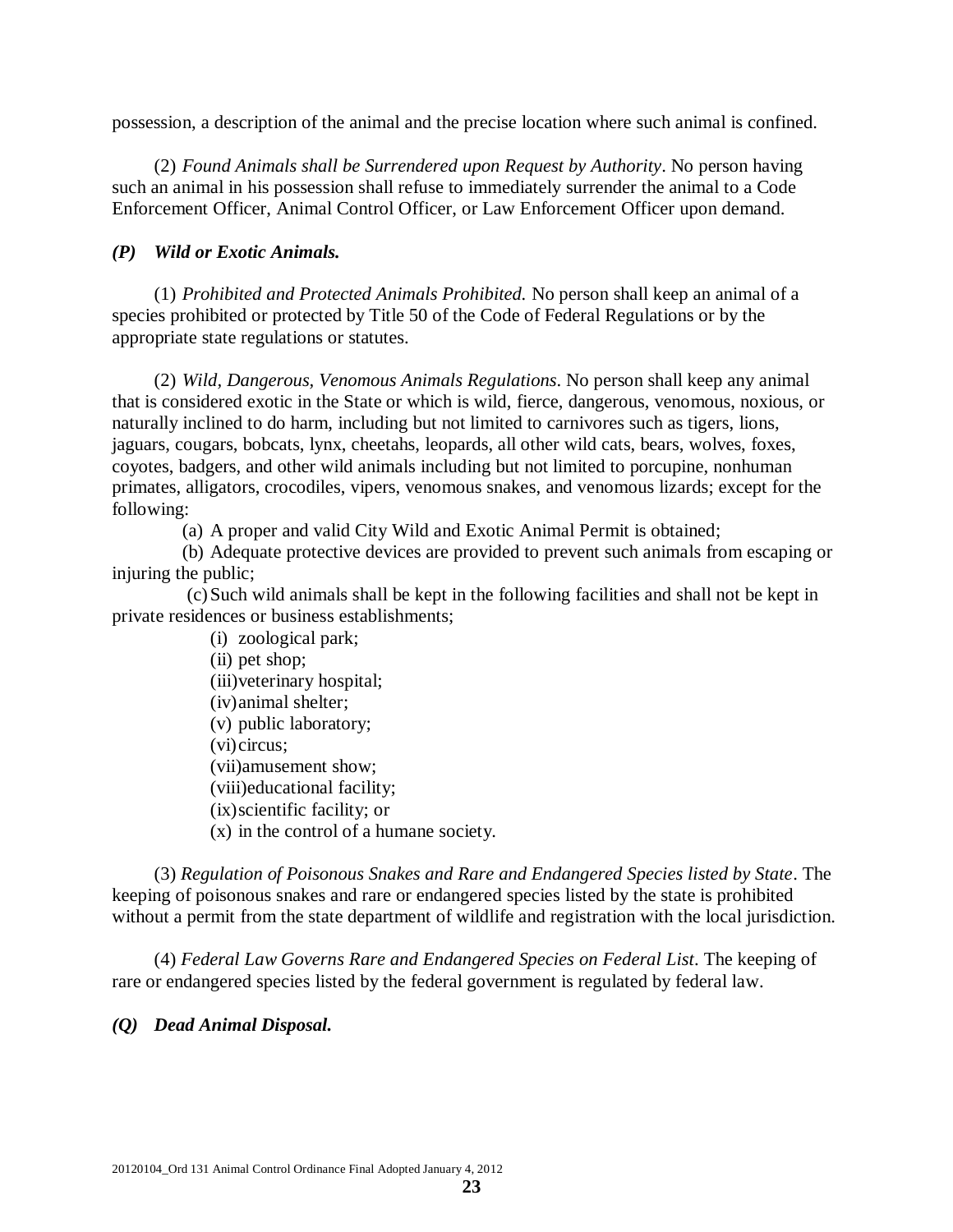(1) *Burial or Disposal.* Within 24 (twenty-four) hours of death of an animal, the owner shall dispose of the carcass by burial at least 3 (three) feet underground in a suitable location, or by other means approved by the Animal Control Authority.

(2) *Disposal of Dead Animals by Animal Control Authority*. At his/her discretion, the Animal Control Officer is authorized to pick up and dispose of all dead animals immediately upon discovery or notification. He/she is entitled to charge a reasonable fee established by City Council for such services to the owner. The Animal Control Officer shall make reasonable efforts to notify the owner of the death of the animal.

(3) *Dead Animal Removal on Roads*. Dead animals on City and County roads shall be removed by the Animal Control Authority upon notification.

(4) *Request of Removal of Dead Animals from Private Property*. At the request of the owner, the Animal Control Officer may, at his own discretion, given the constraints of County resources, remove the carcass of dogs and cats from private property for a fee established by City Council.

# **SECTION VII. LIVESTOCK.**

# *(A) Non-Commercial Livestock may be permitted in the R-Ag (Residential – Agricultural)*  **Zone, and are prohibited in all other zones.** {Reference Zoning Ordinance}

(1) *Hobbling in Cruel Manner Unlawful.* It is unlawful for any person to hobble, chain, or stake livestock or other animals by any means which may cause injury, damage, or entanglement to said animal or prevent animal from gaining access to any and all care and maintenance items required.

(2) *Stray Livestock.* It is unlawful for Livestock to stray outside the property boundaries.

(3) *Livestock Confined to Property.* It shall be unlawful for any person to stake out, graze, or herd any animal upon any unenclosed private lot or parcel of land in a manner that such animal may be or go beyond the boundary of such lot or land.

# **SECTION VIII. PROHIBITED ACTIVITIES.**

# *(A) Abandonment.*

(1) *Abandonment Illegal.* It is illegal for any person to abandon an animal within the City limits.

(2) *Animal Control Authority Duty.* When it is reported that domestic animals or livestock have been abandoned, without shelter, food, and/or water, for more than 24 (twenty-four) hours, the Animal Control Authority will be contacted for removal of animal(s) and the owner or caretaker of the animal(s) will be fined a penalty and/or cost assessed with removal and care of the animal(s).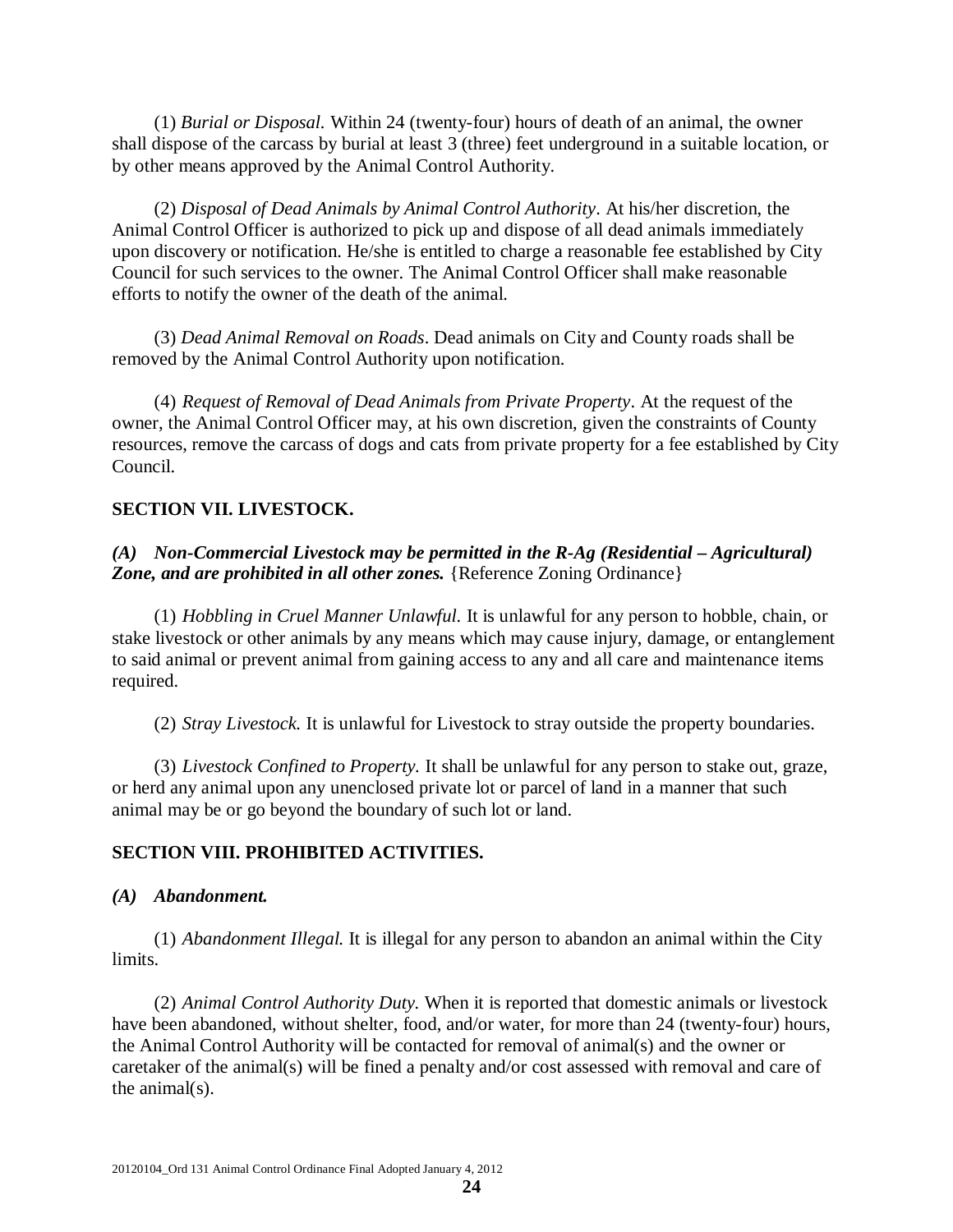(3) *Desert Haven Animal Refuge.* Qualifying domestic companion animals and birds that need care may be dropped off at the Desert Haven Animal Refuge, a no-kill facility operated by the Sierra County Humane Society, Inc., located in Williamsburg. Call Desert Haven at 575-894- 2778 for hours of operation or for an appointment. Desert Haven is located at mile marker 34 on Highway 187, two miles south of the I-25 exit number 75.

#### *(B) Cruelty or Neglect.*

(1) *Physical Abuse*. It is illegal for any person to willfully or maliciously kill; injure; maim; disfigure; torture; torment; beat with a stick, chain, club, or other object; mutilate, burn, or scald with any substance; overdrive, or otherwise cruelly set upon any animal except that necessary force may be employed to drive off vicious or trespassing animals.

(a) *Exemptions*: {Reference: 2005 NM HB 878}

(i) Hunting, fishing, trapping, or falconry in accordance with the law.

(ii) The treatment of animals used on farms and ranches for the production of food and fiber in accordance with common animal husbandry.

(iii)Commonly accepted Mexican and American Rodeo practices.

(iv)Research facilities licensed pursuant to the provisions of 7 U.S.C. Section 2136 when adhering to legally recognized protocol.

(2) *Tethering.* It is illegal to tether a dog within the City limits.

(3) *Animal Poisoning*. It is illegal for any person by any means to make accessible to any animal, with the intent to cause harm or death, any substance that has in any manner been treated or prepared with any harmful poisonous substance. It is not the intent of this section to prohibit the use of poisonous substances for the control of vermin of significance to the public health.

(4) *Care and Maintenance*. It is illegal for any person to fail, refuse, or neglect to provide any animal in his charge or custody, as owner or otherwise, with adequate food, drink, shade, ventilation, care, sanitation, or shelter to maintain good health.

(5) *Animal Hoarding.* It is illegal and considered cruelty and neglect and a public nuisance and sanitation violation to hoard animals and collect stray animals for the purpose of hoarding.

(6) *Animal Control Authority Duty.* When it is reported that domestic animals or livestock have been neglected or treated cruelly, the Animal Control Authority will be contacted for removal of animal(s) and the owner or caretaker of the animal(s) will be fined a penalty and/or cost assessed with removal and care of the animal(s).

#### *(C) Animal Waste, Noxious Odors, and Unsanitary Conditions.*

(1) *Noxious Odors*. It is illegal and considered a public nuisance for any person to keep or maintain animals in such a manner as to disturb others by noxious or offensive odors, or otherwise endanger the health and welfare of the inhabitants of the City. The provisions of this section shall not apply to livestock.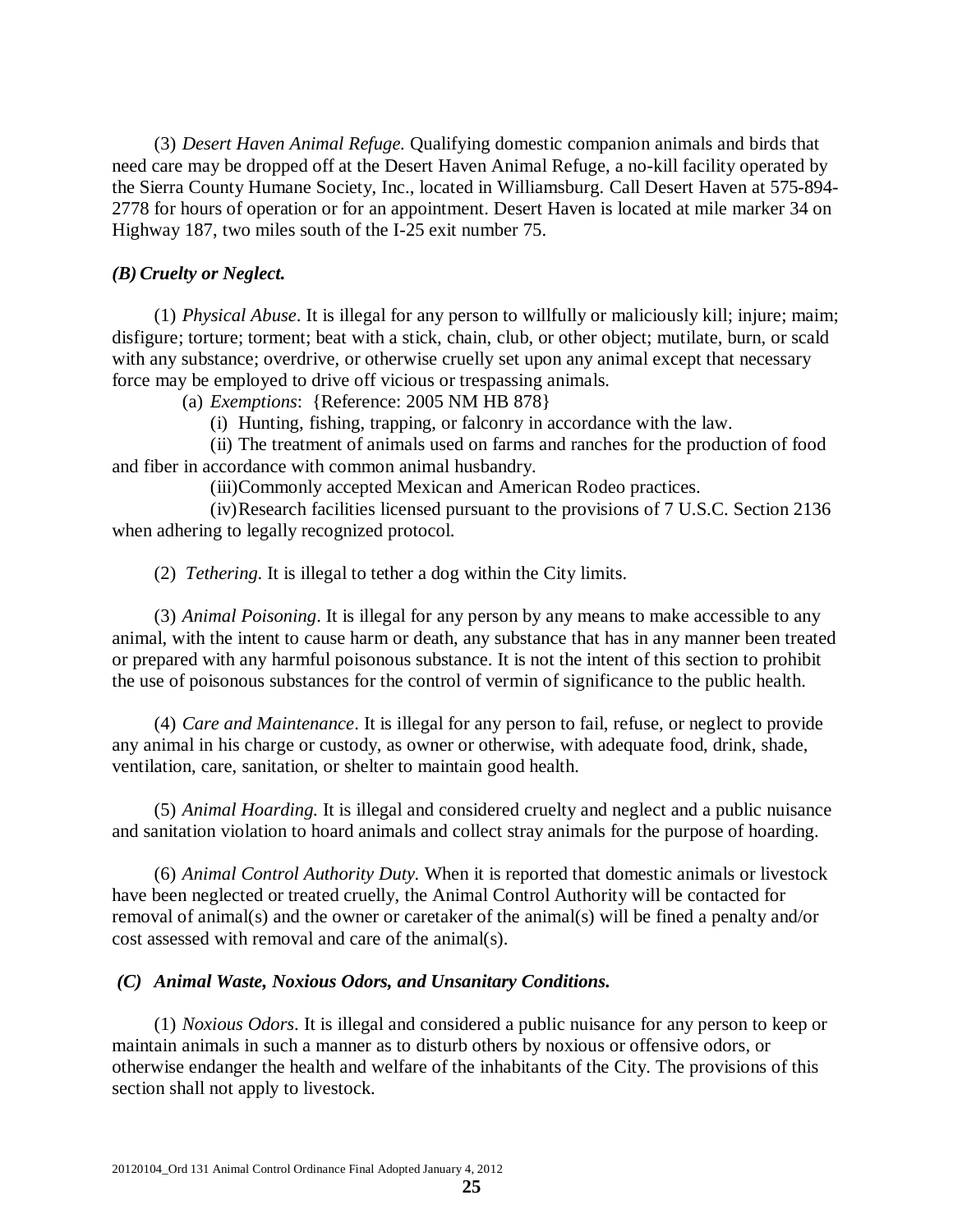(2)*Defecation Outside Owner's Property.* It is illegal and considered a public nuisance for the owner of any animal to permit, either willfully or through failure to exercise due care or control, any such animal to defecate on public and private rights-of-way, public or private property other than their own, unless said owner immediately cleans up and properly disposes of such defecation.

*(D) Nuisance Barking and Noise.* It is illegal and considered a public nuisance for any person to allow any animal to persistently or continuously bark, howl, whine, or make noise common to its species, or otherwise to disturb the peace and quiet of the inhabitants of the City.

# *(E) Animals Running at Large.*

(1) *Running at Large in the City Illegal*. It is illegal and considered a public nuisance for any person to allow or permit any animal to run at large in or on any street, alley, sidewalk, vacant lot, public property, other unenclosed place in the City, or private property without the permission of the owner thereof.

(2) *Running at Large in Common Areas Illegal*. It is illegal for an owner, manager, agent, or governing board of any multiple dwelling unit, including mobile home parks and gated communities, to permit any animal to run at large upon the common areas of the multiple dwelling unit.

(3) *Exceptions.* A working dog performing such acts as herding or search and rescue under the control and supervision of owner/handler shall not be considered as unleashed while performing these duties. A hunting, obedience, tracking or show dog shall not be considered unleashed while performing in the above capacities.

(4) *Provisions Applicable to Livestock*. The provisions of this subsection also shall apply to livestock.

(5) *Enforcement.* Any animal permitted to run at large in violation of this section is declared to be a nuisance, a menace to the public health and safety, and according the New Mexico State Law NMSA 1978 § 77-1-9; and any Code Enforcement Officer, Animal Control Officer, of Law Enforcement Officer has the authority to capture the animal, return the animal to the owner with a warning or citation, or impound any dog, cat, or other animal found running at large unaccompanied by and not under the control of the owner or handler.

*(F) Dog Fighting and Cockfighting.*It is illegal for any person to knowingly cause, sponsor, train, arrange, equip, stage, attend, transport, hold, manage, conduct, or participate in any game, exhibition, contest, or fight between dogs, cocks, or any other animal for the purpose of injuring, killing, maiming, or destroying themselves or any other animals or for monetary gain or entertainment. Any person violating the provisions of state law NMSA 1978 §30-18-9 as it pertains to dogs, is guilty of a fourth degree felony.

# *(G) Dogs Wounding Livestock and Attacking Humans.*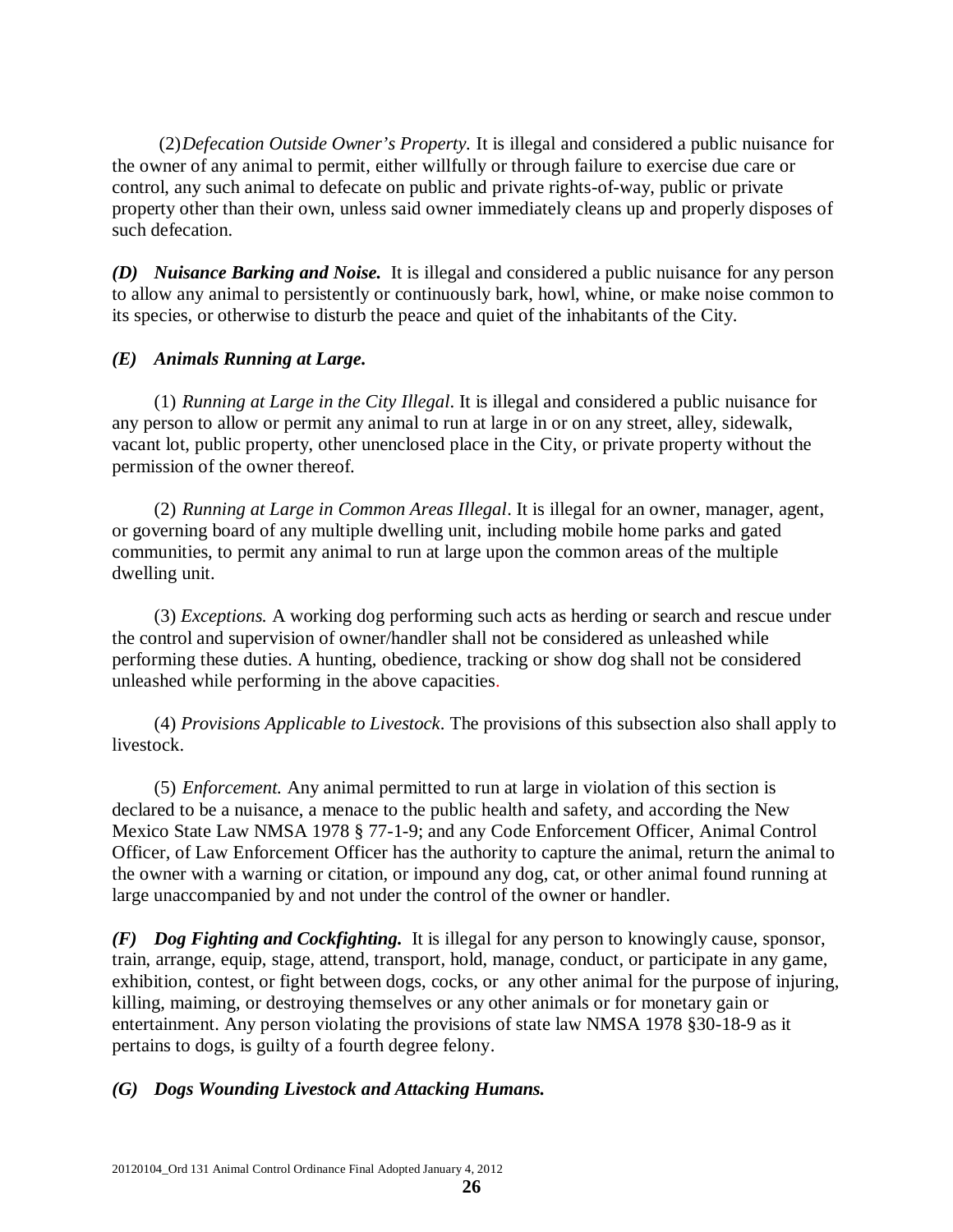(1) *Peace Officer Authorized to use Deadly Force*. According to New Mexico State Law, § 77-1-9, any Code Enforcement Officer, Animal Control Officer, or Law Enforcement Officer shall have the authority to use deadly force to destroy a dog found running at large unaccompanied by and not under the control of the owner or handler if it is in the act of pursuing or wounding livestock or wounding and killing poultry or attacking humans.

(2) *Peace Officer Authorized to Kill Attacking Animals.* Any Code Enforcement Officer, Animal Control Officer, or Law Enforcement Officer may kill any dog or other animal in the act of pursuing or wounding any livestock or wounding or killing poultry or attacking humans whether or not the animal wears a rabies tag required by Section 77-1-3 NMSA 1978. There shall be no liability of the peace officer in damages or otherwise for such killing.

(3) *Owner Liability when Dog Kills or Injures Livestock*. Under State Law NMSA 1978 §77-1-2, if any dog shall kill or injure any livestock, the owner or keeper of such dog shall be liable for all damages that may be sustained thereby, to be recovered by the party so injured before any court having competent jurisdiction, and it shall be illegal to keep such dog after it is known that the dog is liable to kill livestock, and it shall be the duty of the owner to kill, or have killed, the dog upon order of the court after a finding that the dog has killed or injured livestock, and provided further, that it shall be the right of any owner of livestock so killed or injured by the actions of any dog to kill the dog while it is upon property controlled by the owner of the livestock.

*(H) Violations.* It is illegal for the owner of any animal to be in violation of the Public Nuisance Definition and such violation will be punished according to this ordinance and City Code.

# **SECTION IX. PENALTY.**

*(A) Violation Reference***.** Any person violating any provision of this chapter shall be subject to **§**10.99.

*(B) Violation Suspected*. When a violation of this chapter is suspected, the following shall apply:

(1) For a first offense, the offender may be issued a warning by the Code Enforcement Officer.

(2) For a second offense or if the offense continues for more than 5 days from the date of the warning, a written summons will be issued to appear in Municipal Court within three working days of the violation.

(3)If it is reported that the animal in question is considered to be a threat or a dangerous animal, the County Sheriff will be contacted for a determination of removal of the animal by the Animal Control Officer. Should removal of the animal be required, the owner will be charged the